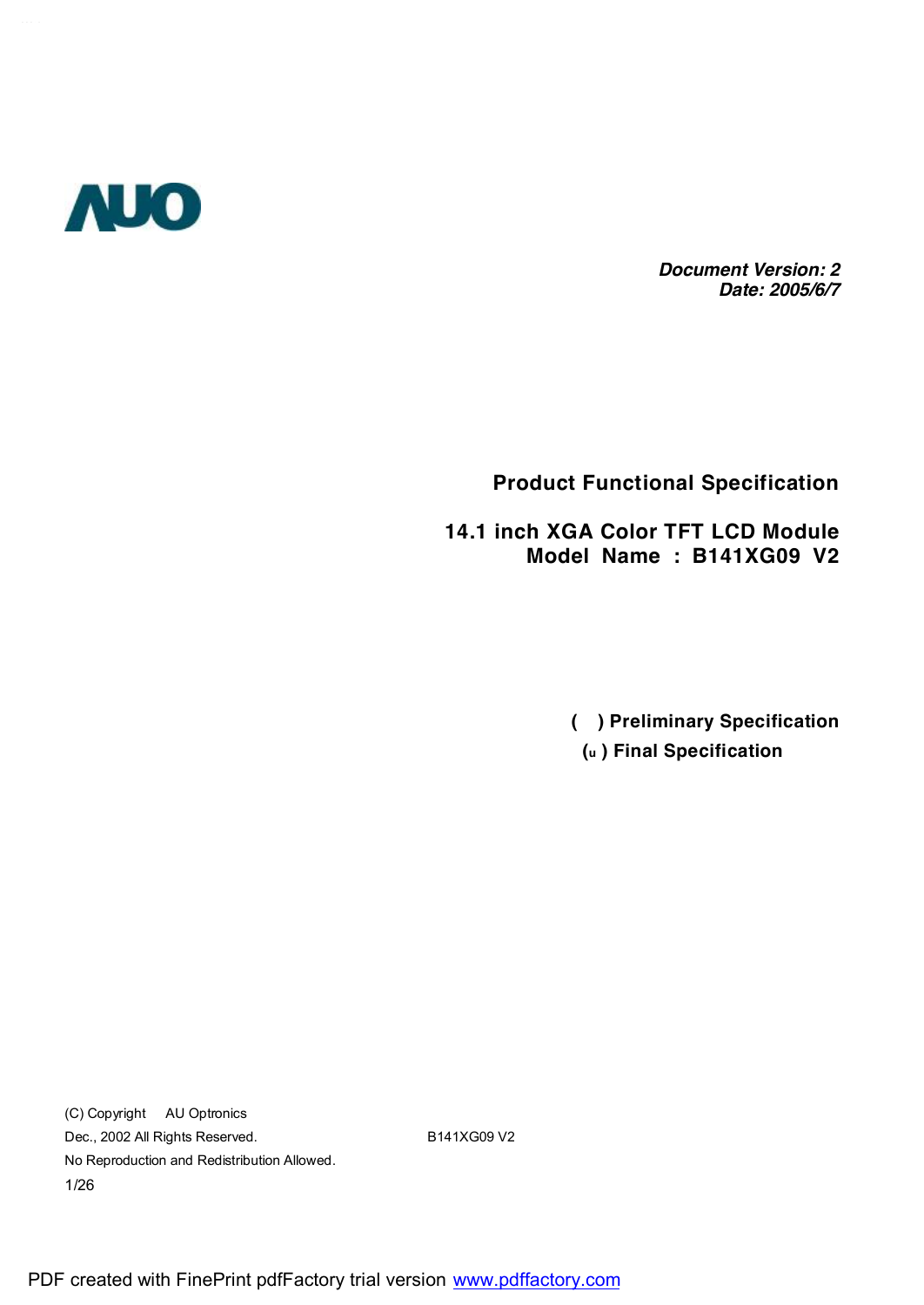# **Contents**

(C) Copyright AU Optronics Dec., 2002 All Rights Reserved. No Reproduction and Redistribution Allowed.  $2/26$ 

B141XG09 V2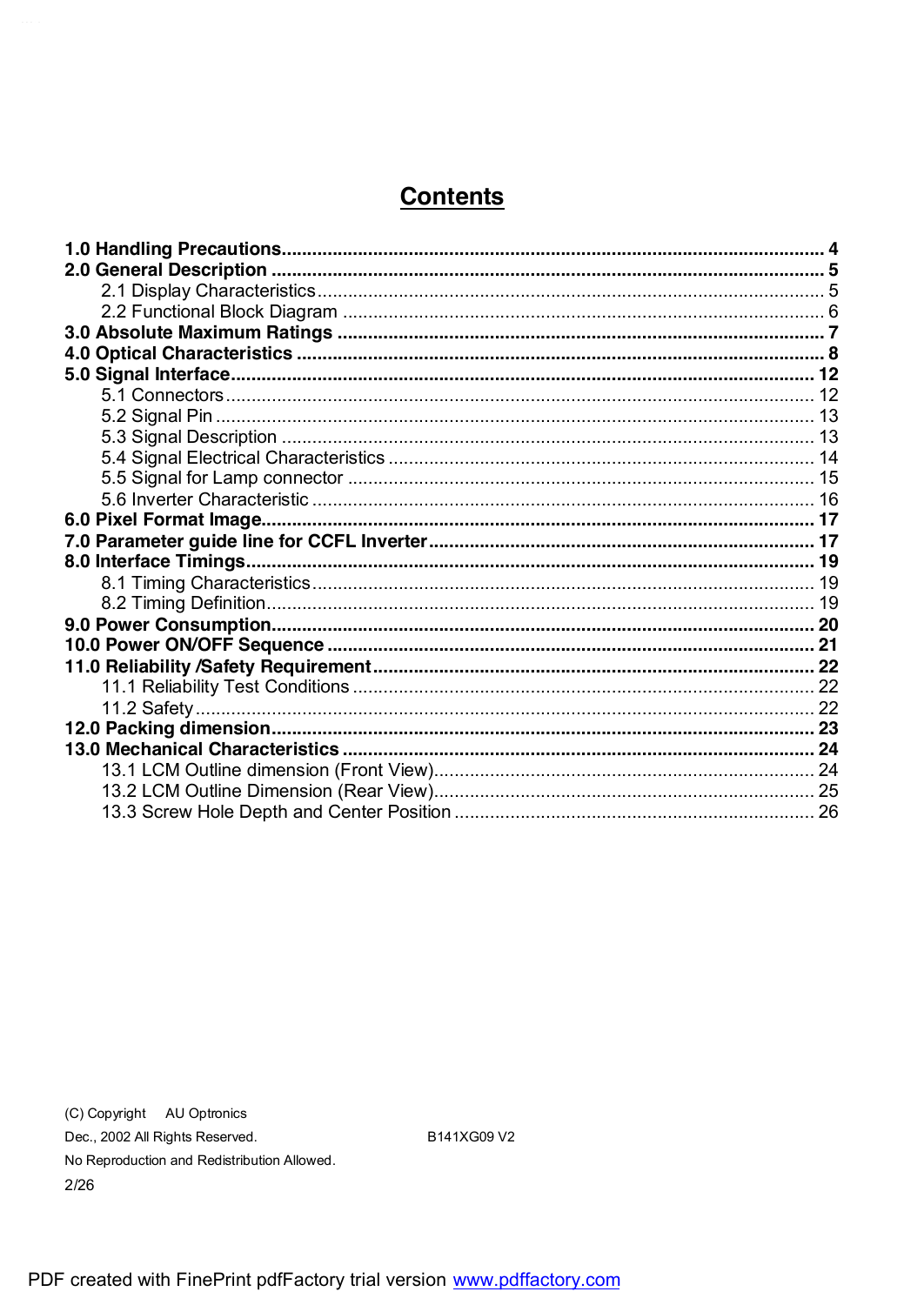# **II Record of Revision**

|     | Version and Date   Page |     | Old description       | <b>New Description</b> | Remark |
|-----|-------------------------|-----|-----------------------|------------------------|--------|
| N/1 | 2005/3/7                | All | <b>IFirst Release</b> | <b>NA</b>              |        |

(C) Copyright AU Optronics Dec., 2002 All Rights Reserved. B141XG09 V2 No Reproduction and Redistribution Allowed. 3/26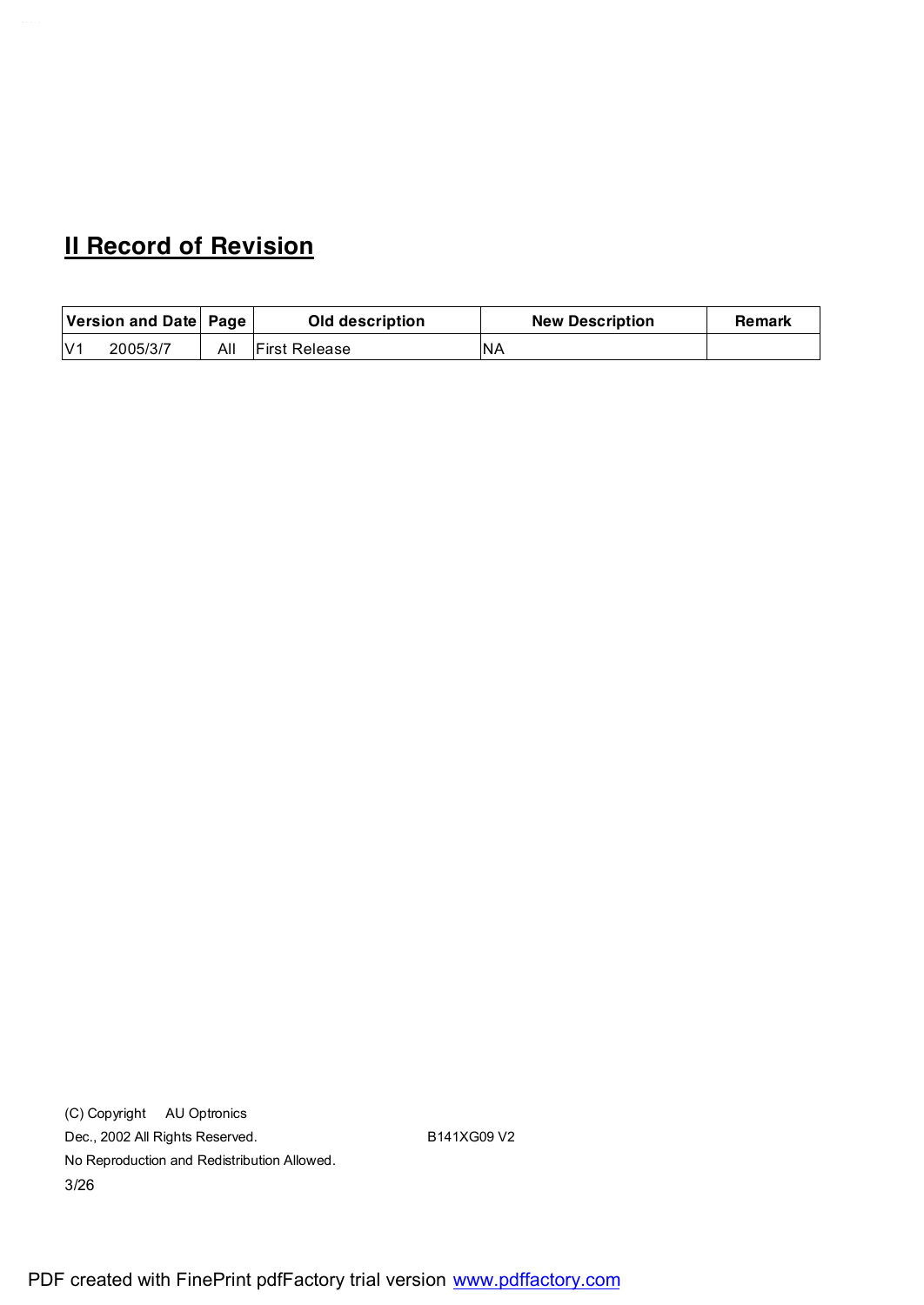## 1.0 Handling Precautions

- 1) Do not press or scratch the surface harder than a HB pencil lead because the polarizers are very fragile and could be easily damaged.
- 2) Be sure to turn off power supply when inserting or disconnecting from input connector.
- 3) Wipe off water droplets or oil immediately. Long contact with the droplets may cause discoloration or spots.
- 4) When the panel surface is soiled, wipe it with absorbent cotton or other soft cloth.
- 5) Since the panel is made of glass, it may break or crack if dropped or bumped on hard surface.
- 6) Protect the module from static electricity and insure proper grounding when handling. Static electricity may cause damage to the CMOS Gate Array IC.
- 7) Do not disassemble the module.
- 8) Do not press the reflector sheet at the back of the module.
- 9) Avoid damaging the TFT module. Do not press the center of the CCFL Reflector when it was taken out from the packing container. Instead, press at the edge of the CCFL Reflector softly.
- 10) Do not rotate or tilt the signal interface connector of the TFT module when you insert or remove other connector into the signal interface connector.
- 11) Do not twist or bend the TFT module when installation of the TFT module into an enclosure (Notebook PC Bezel, for example). It should be taken into consideration that no bending/twisting forces are applied to the TFT module from outside when designing the enclosure. Otherwise the TFT module may be damaged.
- 12) Cold cathode fluorescent lamp in LCD contains a small amount of mercury. Please follow local regulations for disposal.
- 13) The LCD module contains a small amount of material that has no flammability grade, so it should be supplied by power complied with requirements of limited power source (2.11, IEC60950 or UL1950).
- 14) The CCFL in the LCD module is supplied with Limited Current Circuit (2.4, IEC60950 or UL1950). Do not connect the CCFL in Hazardous Voltage Circuit.

(C) Copyright AU Optronics Dec., 2002 All Rights Reserved. B141XG09 V2 No Reproduction and Redistribution Allowed. 4/26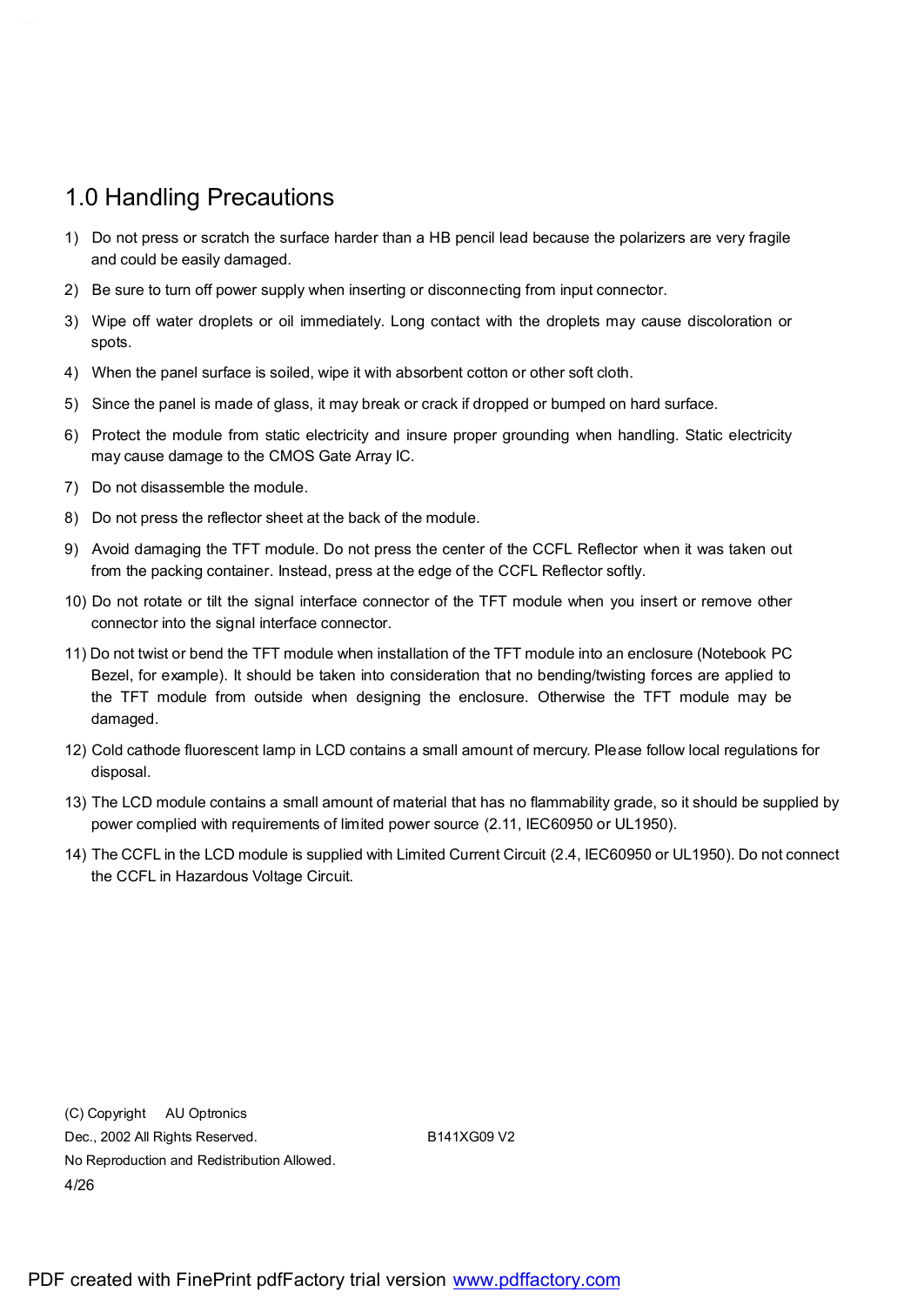# 2.0 General Description

This specification applies to the 14.1 inch Color TFT/LCD Module B141XG09 V2.

This module is designed for a display unit of notebook style personal computer.

The screen format is intended to support the XGA (1024(H) x 768(V)) screen and 262k colors (RGB 6-bits data driver).

All input signals are LVDS interface compatible.

This module contains an inverter card for backlight.

#### **2.1 Display Characteristics**

The following items are characteristics summary on the table under 25  $°C$  condition:

| <b>ITEMS</b>                                                | Unit                                            | <b>SPECIFICATIONS</b>                                                                              |
|-------------------------------------------------------------|-------------------------------------------------|----------------------------------------------------------------------------------------------------|
| Screen Diagonal                                             | [mm]                                            | 357(14.1")                                                                                         |
| <b>Active Area</b>                                          | [mm]                                            | 285.7(H) x 214.3(V)                                                                                |
| Pixels H x V                                                |                                                 | 1024(x3) x 768                                                                                     |
| <b>Pixel Pitch</b>                                          | [mm]                                            | 0.279(per one triad) x 0.279                                                                       |
| Pixel Arrangement                                           |                                                 | R.G.B. Vertical Stripe                                                                             |
| Display Mode                                                |                                                 | Normally White                                                                                     |
| Typical White Luminance (CCFL=6.0mA)                        | $\text{[cd/m}^2$                                | 200 Typ.(5 points average)                                                                         |
| <b>Contrast Ratio</b>                                       |                                                 | 300:1 Min.                                                                                         |
| Response Time                                               | [msec]                                          | 25 Typ.                                                                                            |
| Nominal Input Voltage VDD                                   | [Volt]                                          | $+3.3$ Typ.                                                                                        |
| <b>Typical Power Consumption</b><br>(VDD line + VCFL line)  | [Watt]                                          | 5.1 Watt (w/o Inverter, All black pattern)@LCM<br>circuit 1.2 Watt(typ.), B/L input 3.9 Watt(typ.) |
| Weight                                                      | [Grams]                                         | 420g Max. (LCD panel only)<br>435g Max. (Inverter assembly)                                        |
| <b>Physical Size</b>                                        | [mm]                                            | 299(W) x 228(H) x 5.5(D) Max.                                                                      |
| <b>Electrical Interface</b>                                 |                                                 | 1 channel LVDS                                                                                     |
| <b>Surface Treatment</b>                                    |                                                 | Anti-glare, Haze 25, Hardness 3H min.                                                              |
| <b>Color Gamut</b>                                          | <b>NTSC</b>                                     | 42% Min.                                                                                           |
| <b>Support Color</b>                                        |                                                 | Native 262K colors (RGB 6-bit data driver)                                                         |
| <b>Temperature Range</b><br>Operating<br>Storage (Shipping) | $\mathop{\rm l}{\rm c}{\rm l}$<br>$[^{\circ}C]$ | 0 to $+50$<br>$-20$ to $+60$                                                                       |

(C) Copyright AU Optronics Dec., 2002 All Rights Reserved. B141XG09 V2 No Reproduction and Redistribution Allowed. 5/26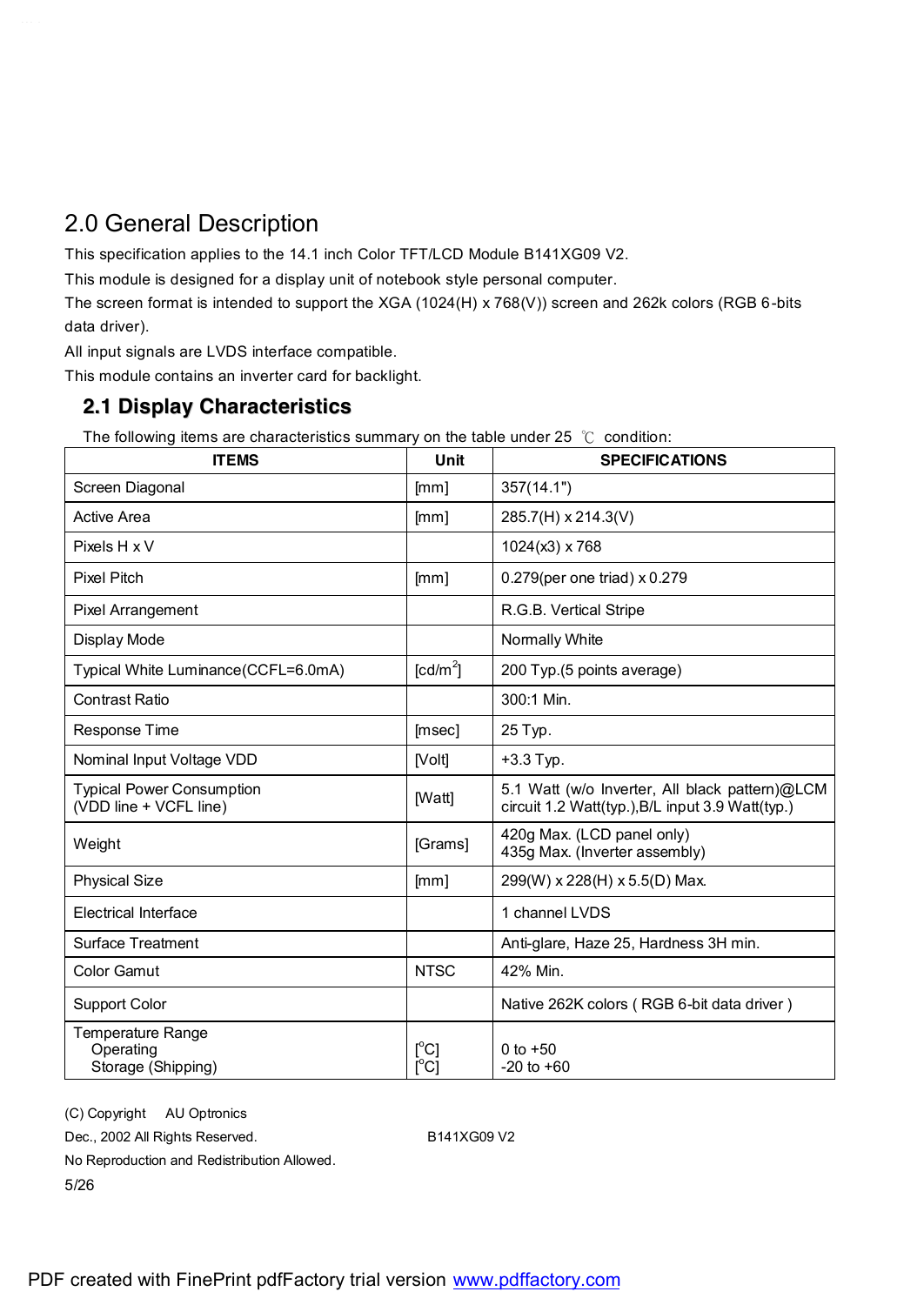#### **2.2 Functional Block Diagram**

The following diagram shows the functional block of the 14.1 inches Color TFT/LCD Module:



(C) Copyright AU Optronics Dec., 2002 All Rights Reserved. B141XG09 V2 No Reproduction and Redistribution Allowed. 6/26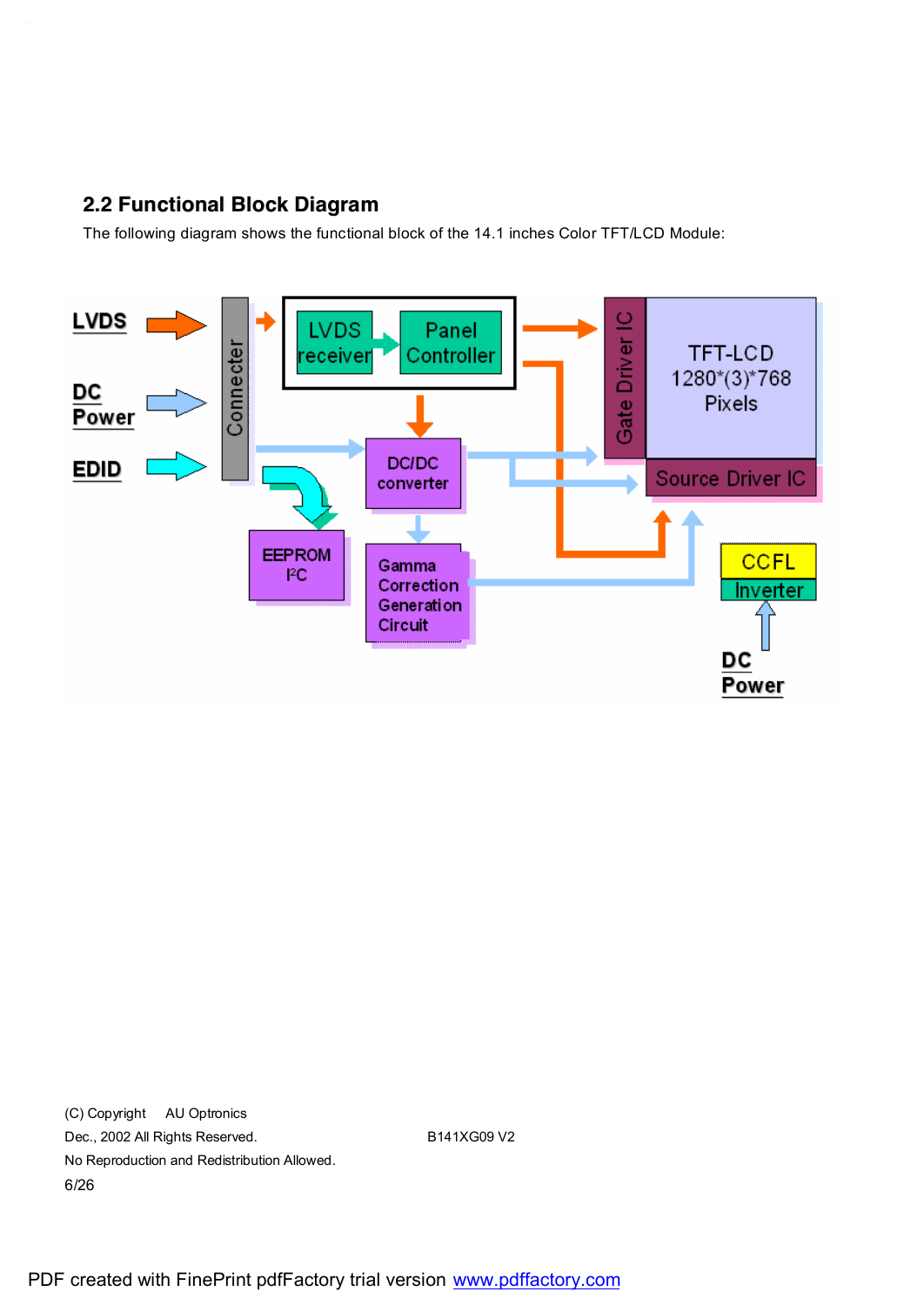# 3.0 Absolute Maximum Ratings

| <b>Item</b>                  | Symbol      | Min      | <b>Max</b>          | Unit                                    | <b>Conditions</b> |
|------------------------------|-------------|----------|---------------------|-----------------------------------------|-------------------|
| Logic/LCD Drive Voltage      | <b>VDD</b>  | $-0.3$   | $+4.0$              | [Volt]                                  |                   |
| Input Voltage of Signal      | Vin         | $-0.3$   | $VDD+0.3$           | [Volt]                                  |                   |
| LVDS Input Voltage           | VLVDS in    | $-0.3$   | $+2.6$              | [Volt]                                  |                   |
| <b>CCFL Current</b>          | <b>ICFL</b> | -        | 6.5                 | $[mA]$ rms                              |                   |
| <b>CCFL Ignition Voltage</b> | Vs          |          | $1160(25^{\circ}C)$ | Vrms                                    | Note 1            |
| <b>Operating Temperature</b> | <b>TOP</b>  | $\Omega$ | $+50$               | $\mathsf{I}^\circ\mathsf{C}$            | Note 2            |
| <b>Operating Humidity</b>    | <b>HOP</b>  | 5        | 95                  | [%RH]                                   | Note 2            |
| <b>Storage Temperature</b>   | <b>TST</b>  | $-20$    | $+60$               | $\mathsf{I}^\circ\mathsf{C} \mathsf{I}$ | Note 2            |
| <b>Storage Humidity</b>      | <b>HST</b>  | 5        | 95                  | [%RH]                                   | Note 2            |
| Vibration                    |             |          | ,10-500<br>1.5      | ſG<br>Hz                                |                   |
| Shock                        |             |          | 220<br>, 2          | ſG<br>msl                               | Half sine         |
|                              |             |          |                     |                                         |                   |

Absolute maximum ratings of the module is as following:

Note 1 : Duration = 50msec

Note 2 : Maximum Wet-Bulb should be 39℃ and No condensation.

#### **Wet bulb temperature chart**

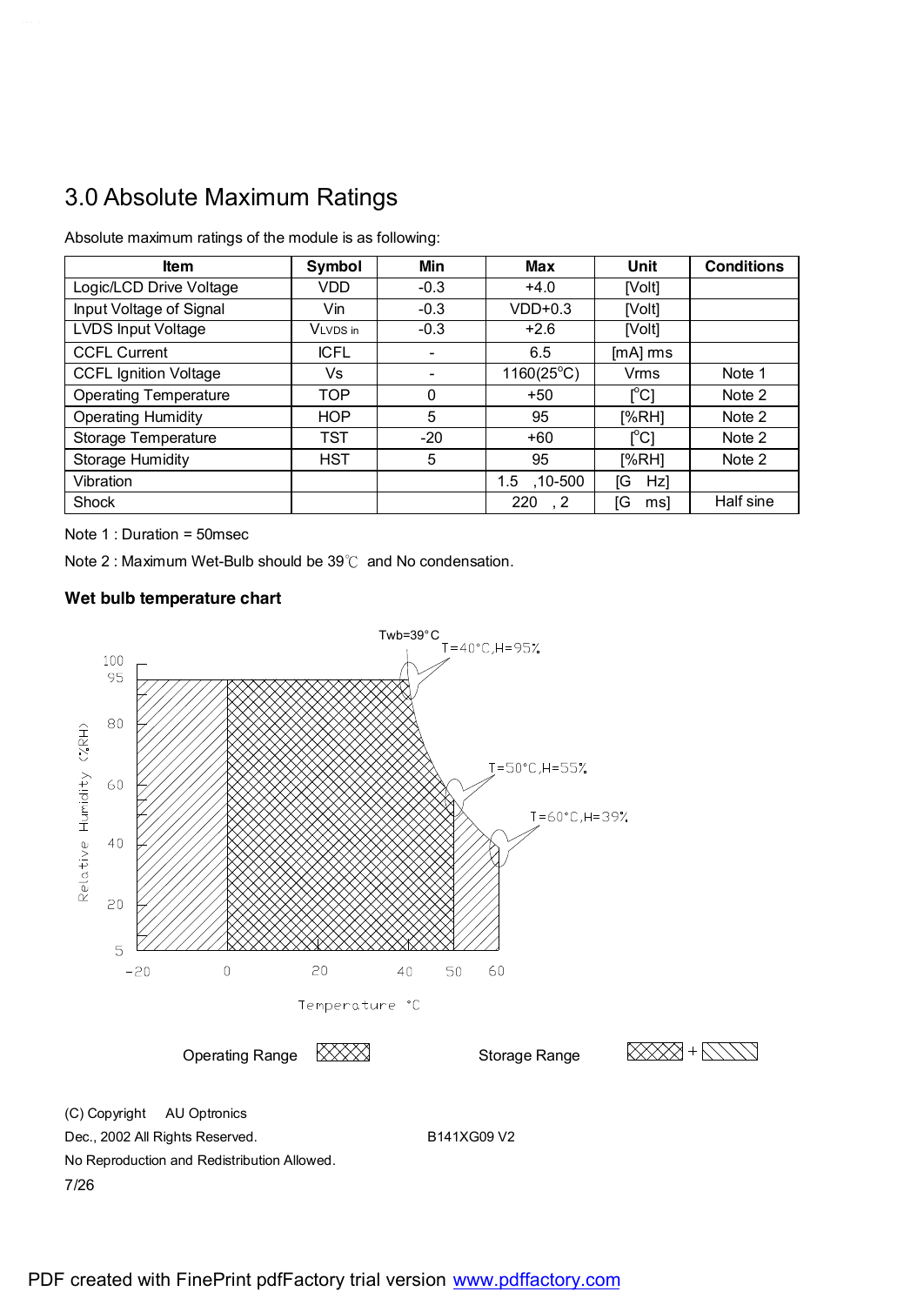# 4.0 Optical Characteristics

The optical characteristics are measured under stable conditions as follows under 25℃ condition:

| Item                                 | Unit                 |                         | <b>Conditions</b>  | Min.     | Typ.  | Max. | <b>Note</b>    |
|--------------------------------------|----------------------|-------------------------|--------------------|----------|-------|------|----------------|
| <b>Viewing Angle</b>                 | [degree]<br>[degree] | Horizontal<br>$CR = 10$ | (Right)<br>(Left)  | 40<br>40 |       |      |                |
| <b>CR: Contrast Ratio</b>            | [degree]<br>[degree] | Vertical<br>$CR = 10$   | (Upper)<br>(Lower) | 10<br>30 |       |      | 3,7            |
| Uniformity                           |                      | 5 Points                |                    |          |       | 1.2  | $\overline{2}$ |
| Uniformity                           |                      | 13 Points               |                    |          |       | 1.5  |                |
| Contrast ratio                       |                      |                         |                    | 300      |       |      | 6              |
| Response Time                        | [msec]               | Rising                  |                    |          | 10    | 15   | 5              |
|                                      | [msec]               | Falling                 |                    |          | 15    | 20   |                |
| Color / Chromaticity                 |                      | Red x                   |                    |          | 0.580 |      |                |
| Coordinates                          |                      | Red y                   |                    |          | 0.340 |      |                |
| (CIE 1931)                           |                      | Green x                 |                    |          | 0.310 |      |                |
|                                      |                      | Green y                 |                    |          | 0.550 |      | 3,7            |
|                                      |                      | Blue x                  |                    |          | 0.150 |      |                |
|                                      |                      | Blue y                  |                    |          | 0.130 |      |                |
|                                      |                      | White x                 |                    |          | 0.313 |      |                |
|                                      |                      | White y                 |                    |          | 0.329 |      |                |
| <b>White Luminance</b><br>CCFL 6.0mA | [ $cd/m2$ ]          | 5 points average        |                    | 160      | 200   |      | 1,3,4          |

(C) Copyright AU Optronics Dec., 2002 All Rights Reserved. B141XG09 V2 No Reproduction and Redistribution Allowed. 8/26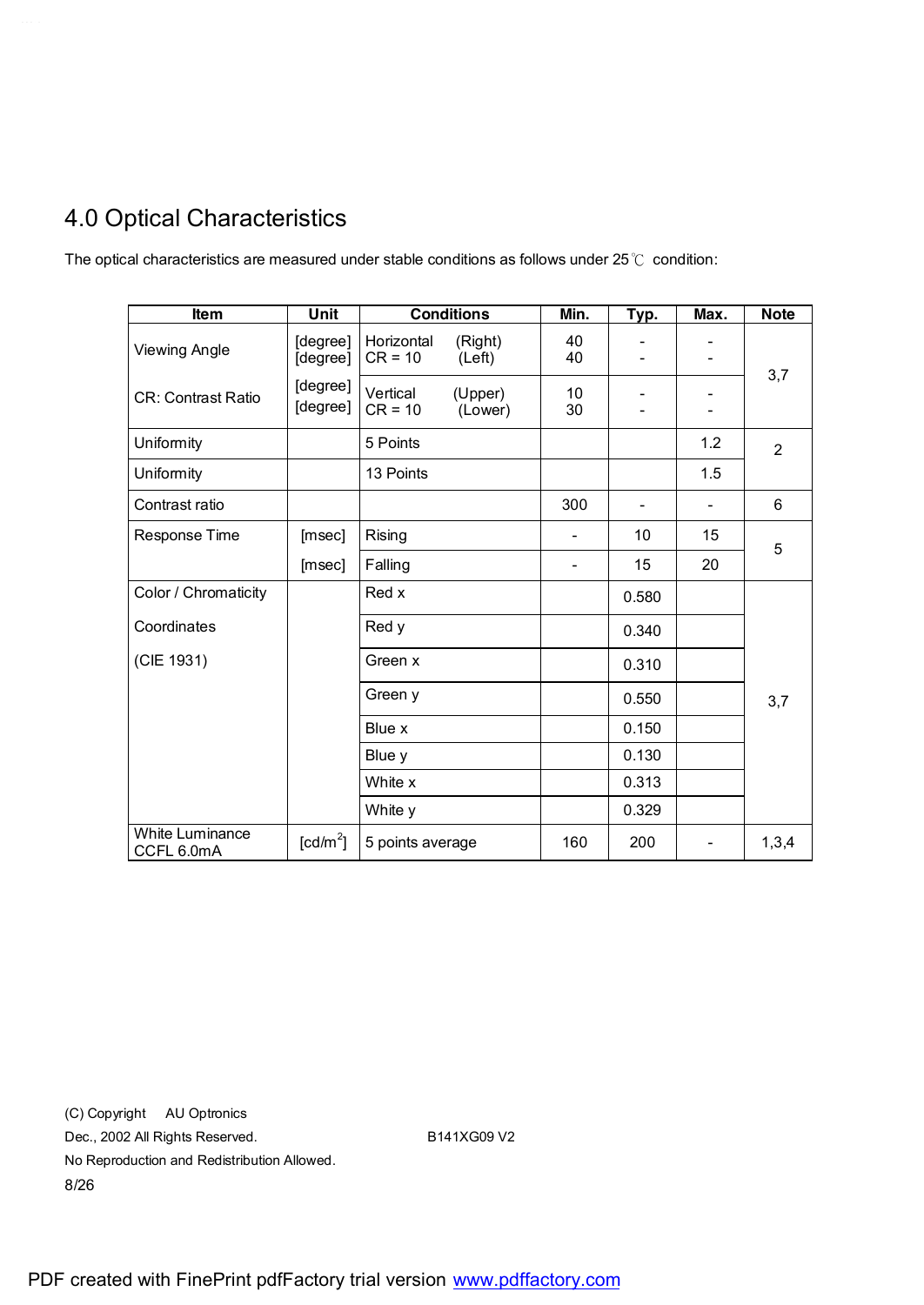

Note 1: 5 & 13 points position (Display area: 285.7mm x 214.3mm)

Note 2: Definition of white uniformity:

White uniformity is defined as the following with five/thirteen measurements (1~13) at Figure in Note (1). .

$$
\delta_{\text{W5}} = \frac{\text{Maximum Brighness of five } (1,2,3,4,5) \text{ points}}{\text{Minimum Brighness of five } (1,2,3,4,5) \text{ points}}
$$
\n
$$
\delta_{\text{W13}} = \frac{\text{Maximum Brighness of thirteen points}}{\text{Minimum Brightness of thirteen points}}
$$

#### Note 3: Measurement method

The LCD module should be stabilized at given temperature for 30 minutes to avoid abrupt temperature change during measuring. In order to stabilize the luminance, the measurement should be executed after lighting Backlight for 30 minutes in a stable, windless and dark room.

(C) Copyright AU Optronics Dec., 2002 All Rights Reserved. B141XG09 V2 No Reproduction and Redistribution Allowed. 9/26

PDF created with FinePrint pdfFactory trial version [www.pdffactory.com](http://www.pdffactory.com)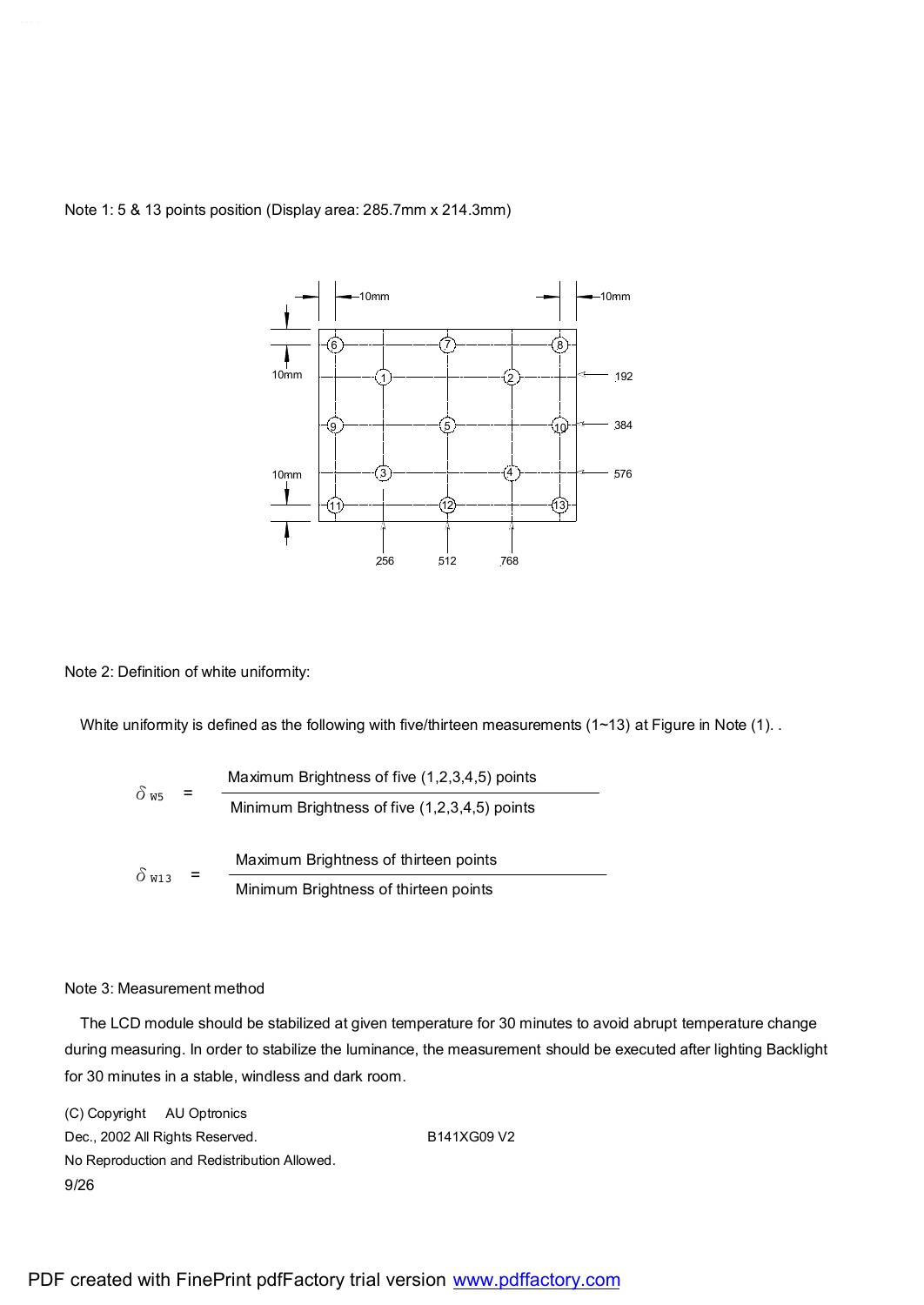

Center of the screen

Note 4: Definition of Average Luminance of White  $(Y_L)$ :

Measure the luminance of gray level 63 at 5 points,  $Y_L = [L (1) + L (2) + L (3) + L (4) + L (5)] / 5$ L (x) is corresponding to the luminance of the point X at Figure in Note (1).

Note 5: Definition of response time:

The output signals of BM-7 or equivalent are measured when the input signals are changed from "Black" to "White" (falling time) and from "White" to "Black" (rising time), respectively. The response time interval between the 10% and 90% of amplitudes. Refer to figure as below.

(C) Copyright AU Optronics Dec., 2002 All Rights Reserved. B141XG09 V2 No Reproduction and Redistribution Allowed. 10/26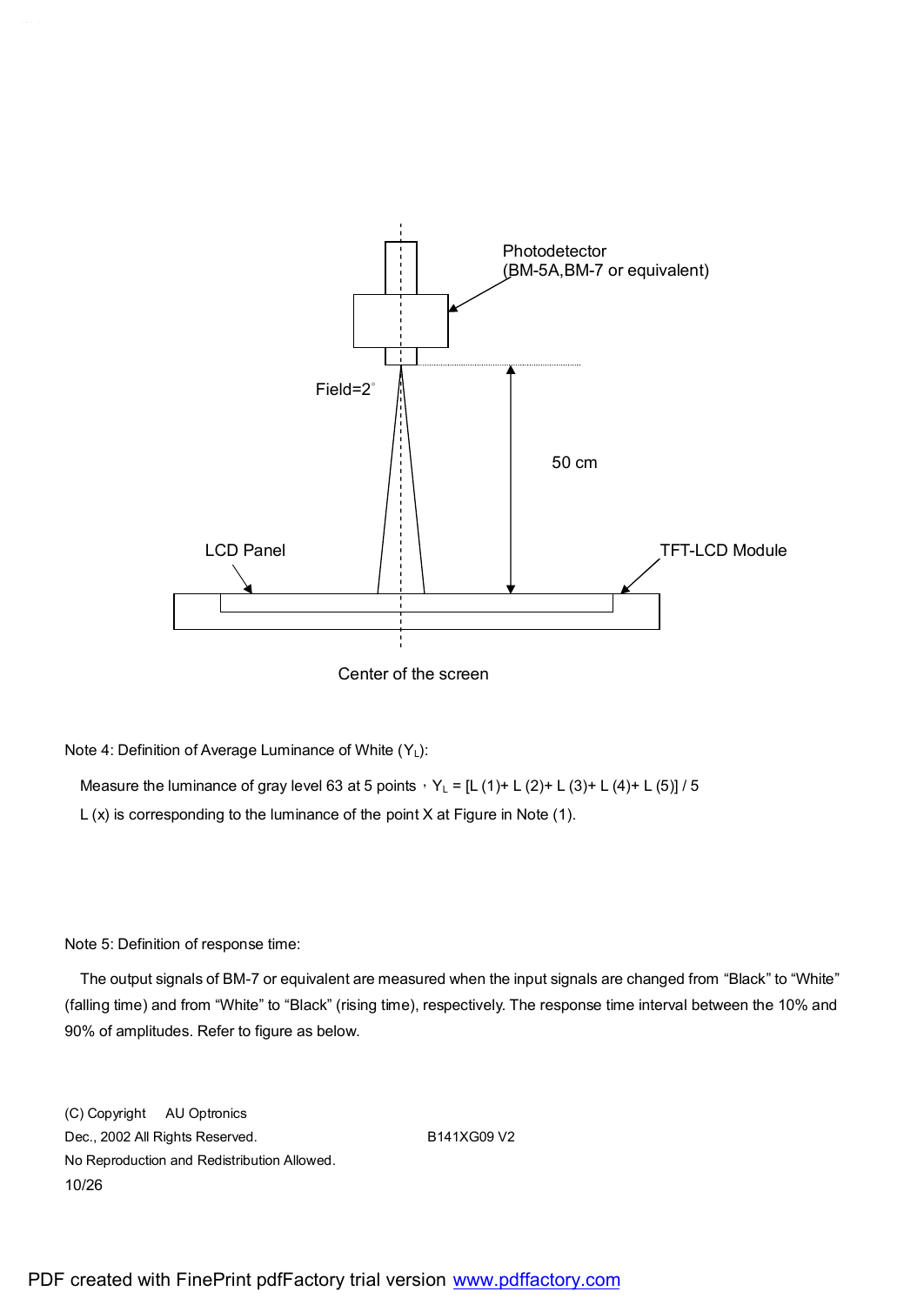

Note 6. Definition of contrast ratio:

Contrast ratio is calculated with the following formula.

Contrast ratio (CR)= Brightness on the "White" state Brightness on the "Black" state

#### Note 7. Definition of viewing angle

Viewing angle is the measurement of contrast ratio  $\geq$  10, at the screen center, over a 180 $^{\circ}$  horizontal and 180° vertical range (off-normal viewing angles). The 180° viewing angle range is broken down as follows; 90° ( $\theta$ ) horizontal left and right and 90° (Φ) vertical, high (up) and low (down). The measurement direction is typically perpendicular to the display surface with the screen rotated about its center to develop the desired measurement viewing angle.

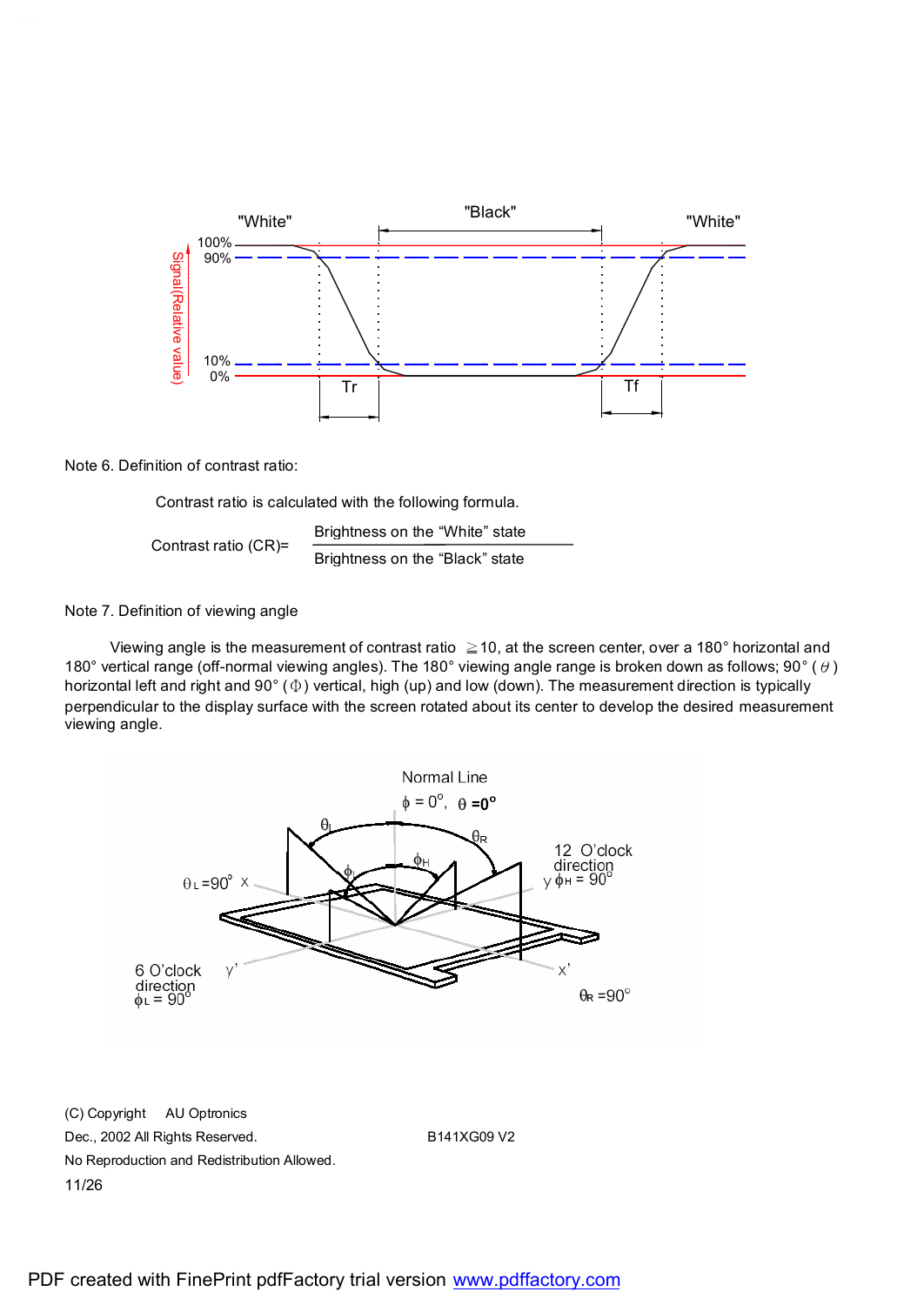# 5.0 Signal Interface

#### **5.1 Connectors**

Physical interface is described as for the connector on module.

These connectors are capable of accommodating the following signals and will be following components.

| <b>Connector Name / Designation</b> | For Signal Connector |
|-------------------------------------|----------------------|
| <b>Manufacturer</b>                 | <b>JAE</b>           |
| <b>Type / Part Number</b>           | FI-XB30SL-HF10       |
| <b>Mating Housing/Part Number</b>   | FI-X30H              |
| <b>Mating Contact/Part Number</b>   | FI-XC3-1-15000       |

| <b>Connector Name / Designation</b> | For Lamp Connector |
|-------------------------------------|--------------------|
| <b>Manufacturer</b>                 | JST                |
| Type / Part Number                  | <b>BHSR-02VS-1</b> |
| <b>Mating Type / Part Number</b>    | SM02B-BHSS-1-TB    |

(C) Copyright AU Optronics Dec., 2002 All Rights Reserved. B141XG09 V2 No Reproduction and Redistribution Allowed. 12/26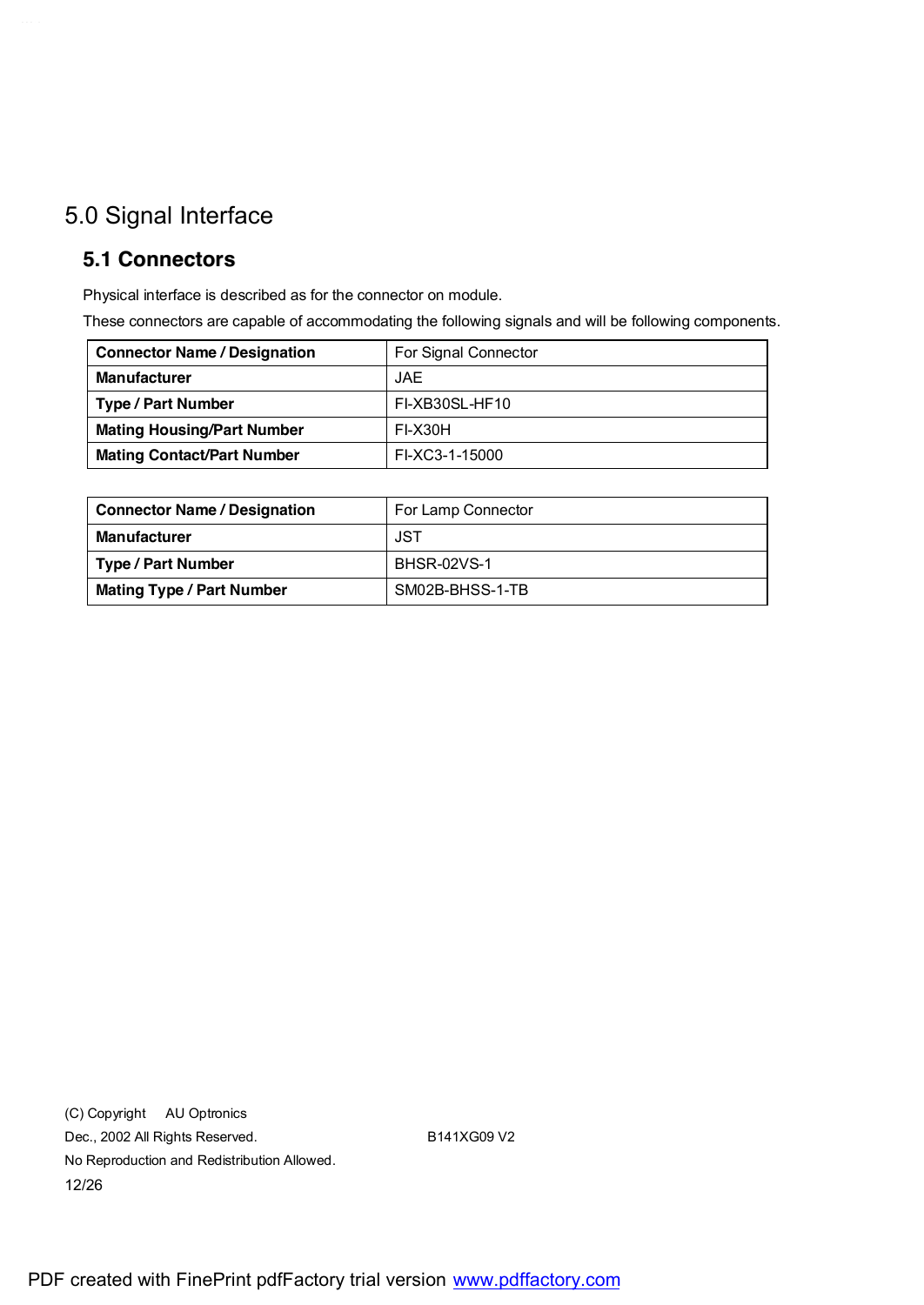## **5.2 Signal Pin**

| Pin# | <b>Signal Name</b>   | Pin#      | <b>Signal Name</b>  |
|------|----------------------|-----------|---------------------|
| 1    | <b>GND</b>           | 2         | <b>VDD</b>          |
| 3    | <b>VDD</b>           | 4         | $V_{EDID}$          |
| 5    | <b>BIST TEST</b>     | 6         | CLK <sub>EDID</sub> |
| 7    | DATA <sub>EDID</sub> | 8         | RxIN0-              |
| 9    | $RxIN0+$             | 10        | <b>GND</b>          |
| 11   | RxIN1-               | 12        | $RxIN1+$            |
| 13   | <b>GND</b>           | 14        | RxIN2-              |
| 15   | $RxIN2+$             | 16        | <b>GND</b>          |
| 17   | RxCLKIN-             | 18        | RxCLKIN+            |
| 19   | <b>GND</b>           | $20 - 30$ | <b>NC</b>           |

#### **5.3 Signal Description**

The module uses a LVDS receiver embedded in AUO's ASIC. LVDS is a differential signal technology for LCD interface and high-speed data transfer device.

| Signal Name         | Description                                               |
|---------------------|-----------------------------------------------------------|
| RxINO-, RxINO+      | LVDS differential data input(Red0-Red5, Green0)           |
| RxIN1-, RxIN1+      | LVDS differential data input (Green1-Green5, Blue0-Blue1) |
| RxIN2-, RxIN2+      | LVDS differential data input(Blue2-Blue5, DSPTMG)         |
| RxCLKIN-, RxCLKIN0+ | LVDS differential clock input                             |
| <b>VDD</b>          | +3.3V Power Supply                                        |
| <b>GND</b>          | Ground                                                    |

**Note**: Input signals shall be in low status when VDD is off.

(C) Copyright AU Optronics Dec., 2002 All Rights Reserved. B141XG09 V2 No Reproduction and Redistribution Allowed. 13/26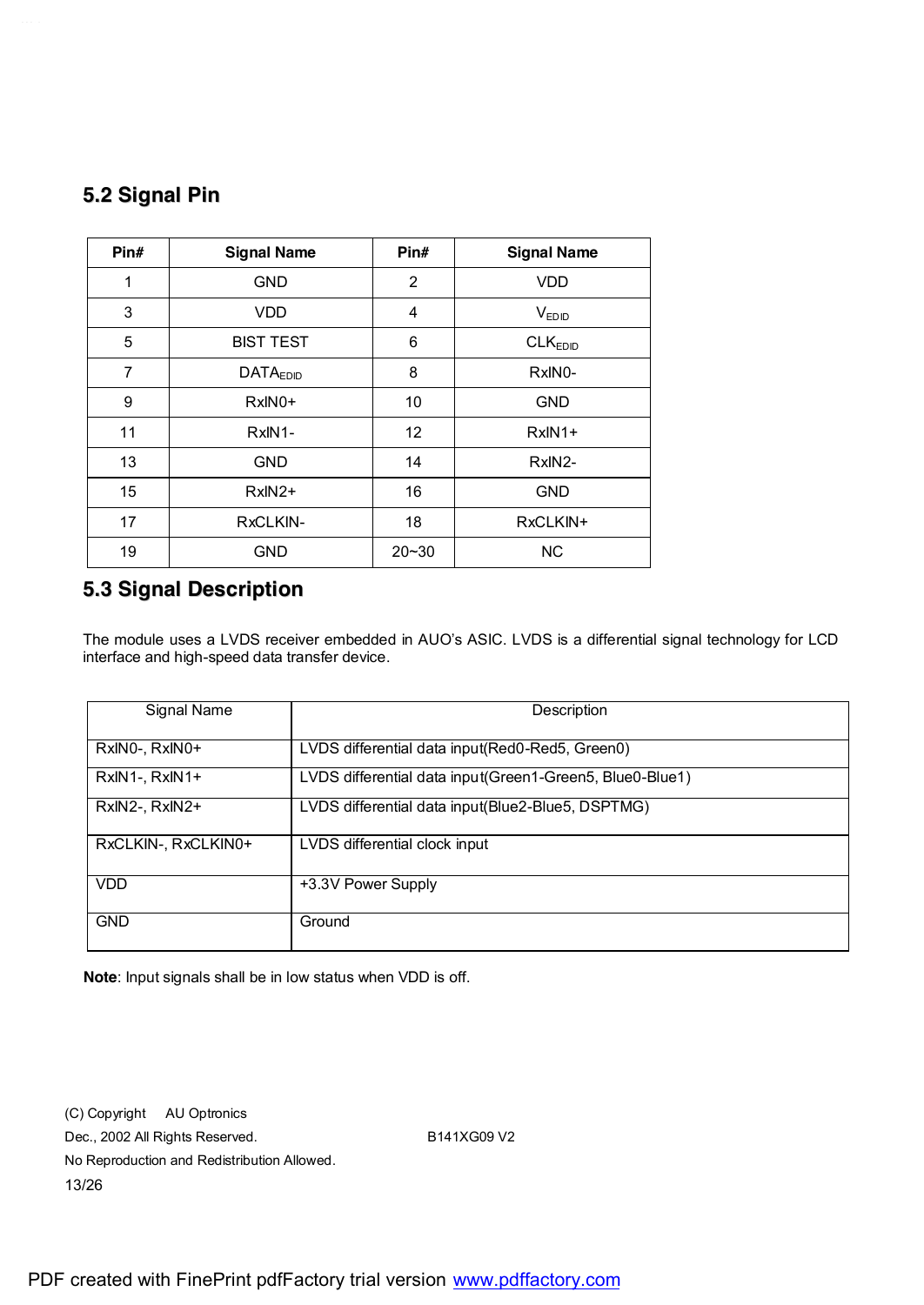Internal circuit of LVDS inputs are as following.

| <b>Signal Name</b> | <b>Description</b>      |                                                             |
|--------------------|-------------------------|-------------------------------------------------------------|
| +RED5              | Red Data 5 (MSB)        | Red-pixel Data                                              |
| +RED4              | Red Data 4              | Each red pixel's brightness data consists of these 6 bits   |
| +RED3              | Red Data 3              | pixel data.                                                 |
| +RED2              | Red Data 2              |                                                             |
| +RED1              | Red Data 1              |                                                             |
| +RED0              | Red Data 0 (LSB)        |                                                             |
|                    | <b>Red-pixel Data</b>   |                                                             |
| +GREEN 5           | Green Data 5 (MSB)      | Green-pixel Data                                            |
| +GREEN 4           | Green Data 4            | Each green pixel's brightness data consists of these 6 bits |
| +GREEN 3           | Green Data 3            | pixel data.                                                 |
| +GREEN 2           | Green Data 2            |                                                             |
| +GREEN 1           | Green Data 1            |                                                             |
| +GREEN 0           | Green Data 0 (LSB)      |                                                             |
|                    | <b>Green-pixel Data</b> |                                                             |
| +BLUE 5            | Blue Data 5 (MSB)       | <b>Blue-pixel Data</b>                                      |
| +BLUE 4            | Blue Data 4             | Each blue pixel's brightness data consists of these 6 bits  |
| +BLUE 3            | Blue Data 3             | pixel data.                                                 |
| +BLUE 2            | Blue Data 2             |                                                             |
| +BLUE 1            | Blue Data 1             |                                                             |
| +BLUE 0            | Blue Data 0 (LSB)       |                                                             |
|                    | <b>Blue-pixel Data</b>  |                                                             |
| -DTCLK             | Data Clock              | The typical frequency is 65.0 MHz. The signal is used to    |
|                    |                         | strobe the pixel data and DSPTMG signals. All pixel data    |
|                    |                         | shall be valid at the falling edge when the DSPTMG signal   |
|                    |                         | is high.                                                    |
| <b>DSPTMG</b>      | <b>Display Timing</b>   | This signal is strobed at the falling edge of               |
|                    |                         | -DTCLK. When the signal is high, the pixel data shall be    |
|                    |                         | valid to be displayed.                                      |

**Note:** Output signals from any system shall be low or Hi-Z state when VDD is off.

#### **5.4 Signal Electrical Characteristics**

Input signals shall be in low status when VDD is off.

It is recommended to refer the specifications of SN75LVDS86DGG (Texas Instruments) in detail. Signal electrical characteristics are as follows:

|        | pignal cloculour originately listed are not one way |             |        |     |      |
|--------|-----------------------------------------------------|-------------|--------|-----|------|
| Symbol | Parameter                                           | Condition   | Min    | Max | Unit |
| VTH    | Differential Input High<br>Threshold                | $Vcm=+1.2V$ |        | 100 | [mV] |
| VTL    | Differential Input Low<br>Threshold                 | $Vcm=+1.2V$ | $-100$ |     | [mV] |

(C) Copyright AU Optronics Dec., 2002 All Rights Reserved. B141XG09 V2 No Reproduction and Redistribution Allowed. 14/26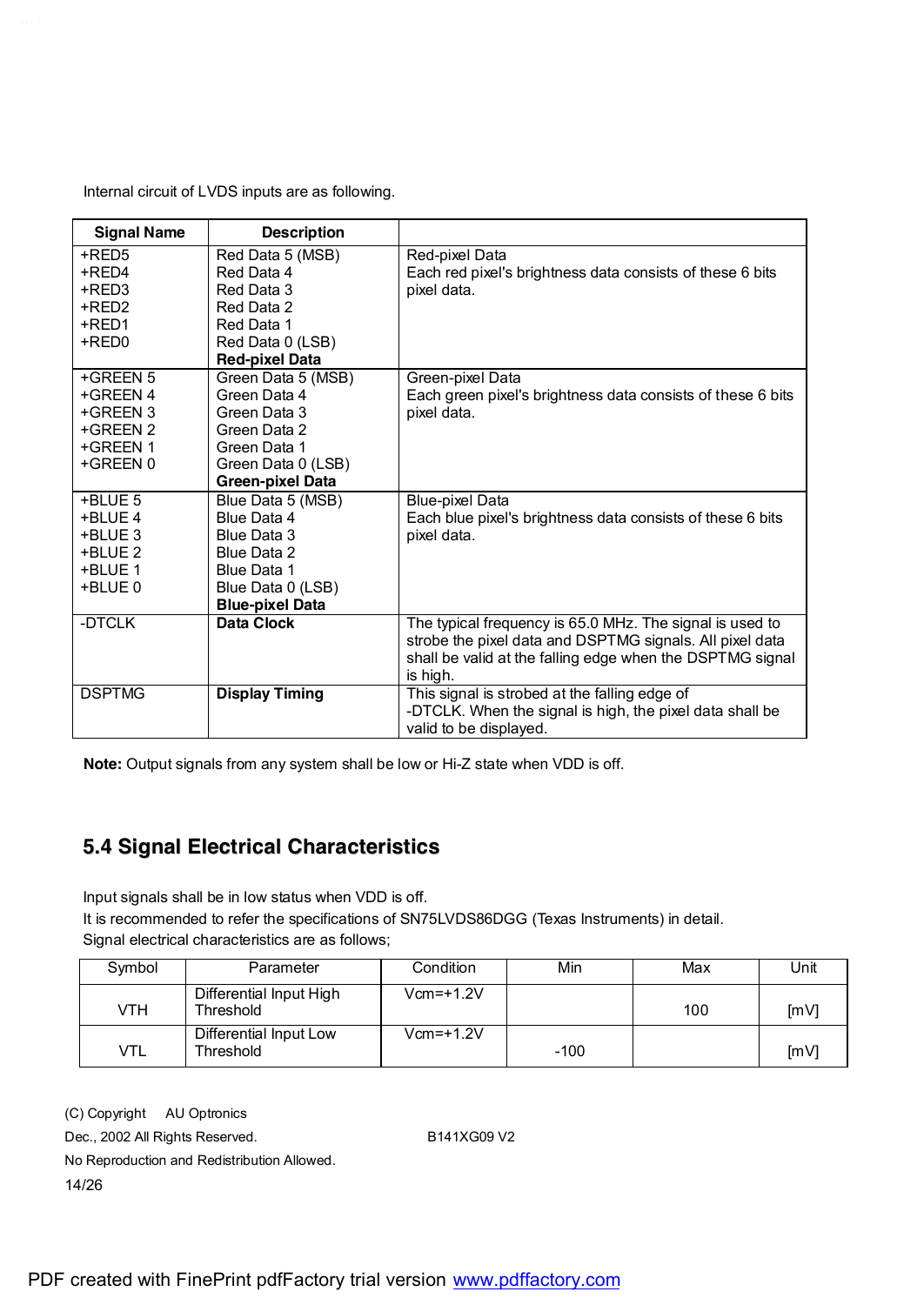LVDS Macro AC characteristics are as follows:

|                       | Min.  | Max.  |
|-----------------------|-------|-------|
| Clock Frequency (F)   | 50MHz | 68MHz |
| Data Setup Time (Tsu) | 600ps |       |
| Data Hold Time (Thd)  | 600ps |       |



## **5.5 Signal for Lamp connector**

| Pin # | <b>Signal Name</b> |
|-------|--------------------|
|       | Lamp High Voltage  |
|       | Lamp Low Voltage   |

(C) Copyright AU Optronics Dec., 2002 All Rights Reserved. B141XG09 V2 No Reproduction and Redistribution Allowed. 15/26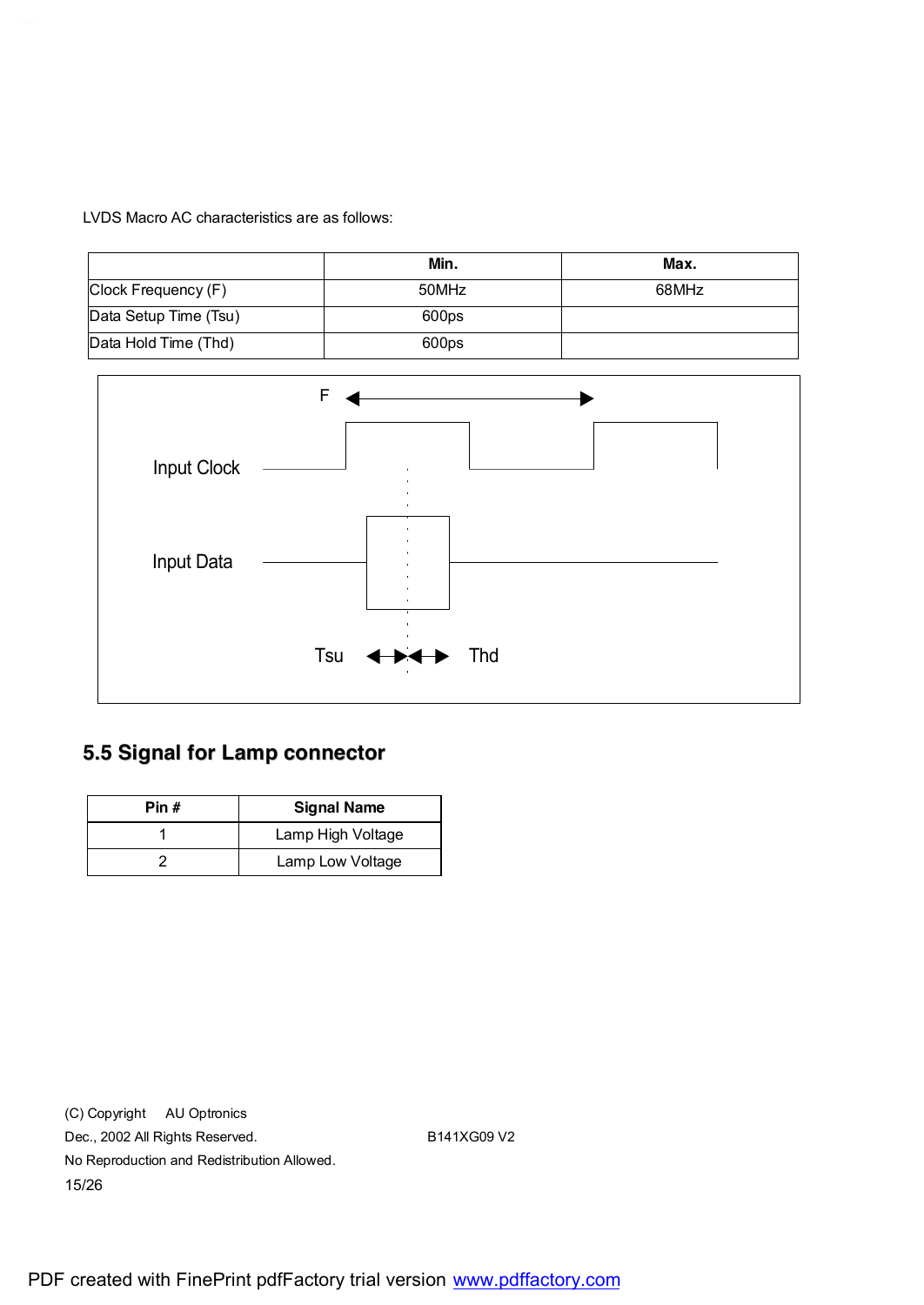## **5.6 Inverter Characteristic**

|                | Item                                               | <b>Symbol</b> | <b>Condition</b>                                                | Min.       | Typ.           | Max.  | <b>Uint</b>     |
|----------------|----------------------------------------------------|---------------|-----------------------------------------------------------------|------------|----------------|-------|-----------------|
| 1              | Input Voltage                                      | Vin           |                                                                 | 7.5        | 14.4           | 21    | $\vee$          |
| $\overline{2}$ | Input Current                                      | lin           | Vin=7.5V,SMData=00H                                             | 600        | 660            | 720   | mA              |
| 3              | Input Power                                        | Pin           | Vin=21V,SMData=00H                                              | ---        | 5.25           | ---   | W               |
| $\overline{4}$ | Input Signal Level for<br>5VSUS,5VALW              |               |                                                                 | 4.85       | 5              | 5.2   | $\vee$          |
| 5              | <b>Backlight</b>                                   | ON            | FPVEE=Hi                                                        | 2.0        | $\blacksquare$ | 5.25  | $\vee$          |
|                | <b>ON/OFF Control</b>                              | <b>OFF</b>    | FPVEE=Lo                                                        | $-0.3$     | ä,             | 0.8   | $\vee$          |
| $6\phantom{1}$ | <b>Brightness Adjust (Lamp</b><br>Current Control) | SMData        | Control by SMBus                                                | <b>FFH</b> | $\blacksquare$ | 00H   | $\blacksquare$  |
| $\overline{7}$ | Output Voltage                                     | Vout          | SMData=00H                                                      | 621        | 690            | 759   | V(rms)          |
|                |                                                    | Duty cycle    | Vin(7.5V~21V)SMData=FFH Ta=25<br>°C, after running 30 min.      | 6          | 10             | 14    | % duty<br>cycle |
| 8              | <b>Output Current</b>                              | lout (Max)    | Vin(7.5V~21V)SMData=00H Ta=25<br>°C, after running 30 min.      | 5.5        | 6.0            | 6.5   | mA(rms)         |
| 9              | Frequency                                          | Freq          | $V$ in=7.5~21 $V$                                               | 45         | 55             | 65    | KHz             |
| 10             | <b>Output Power</b>                                | Pout          | Vin=21V,SMData=00H                                              | ---        | 4.14           | 4.6   | W               |
| 11             | Open Lamp Voltage                                  | Vopen         | No Load                                                         | 1400       | --             | 1800  | V(rms)          |
| 12             | <b>Striking Time</b>                               | Ts            | $V$ in=7.5V~21V                                                 | 0.6        | $\mathbf{1}$   | $1.4$ | Sec             |
| 13             | Efficiency                                         | $\eta$        | Vin=7.5V, lout=Max.<br>Load=110Kohm//15 p farad<br>(Dummy Load) | 80         |                |       | $\frac{0}{0}$   |

(C) Copyright AU Optronics Dec., 2002 All Rights Reserved. B141XG09 V2 No Reproduction and Redistribution Allowed. 16/26

PDF created with FinePrint pdfFactory trial version [www.pdffactory.com](http://www.pdffactory.com)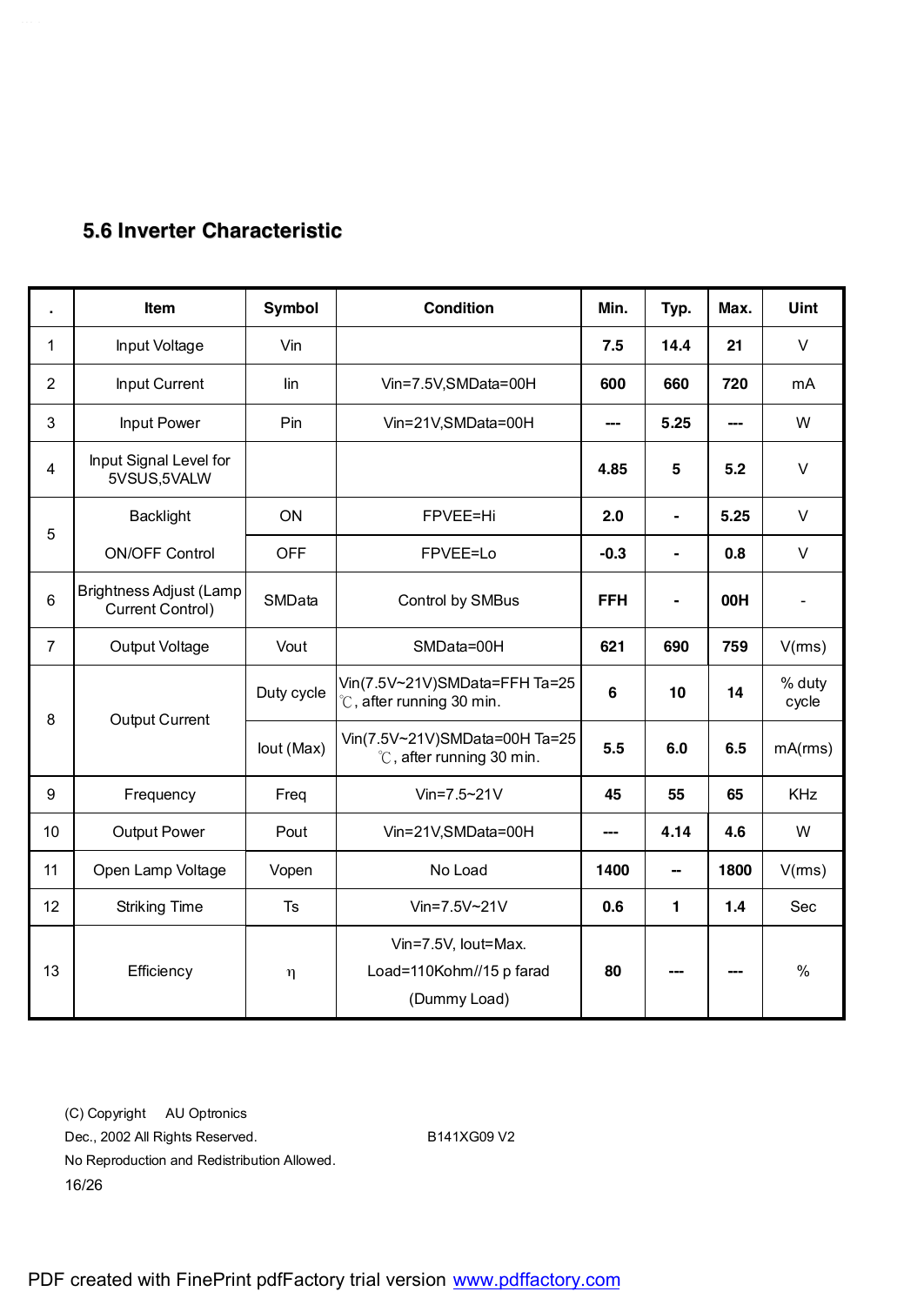# 6.0 Pixel Format Image

|            |              |           |     | 1 |            |   |  | 1022 1023 |            |  |
|------------|--------------|-----------|-----|---|------------|---|--|-----------|------------|--|
| 1st Line   | $\mathsf{R}$ | G         | B R | G | B          | R |  | G B R     | G B        |  |
|            |              |           |     |   |            |   |  |           |            |  |
|            |              |           |     |   |            |   |  |           |            |  |
|            |              |           |     |   |            |   |  |           |            |  |
|            |              |           |     |   |            |   |  |           |            |  |
|            |              |           |     |   |            |   |  |           |            |  |
| 768th Line |              | $R$ G B R |     |   | $G \mid B$ | R |  | G B R     | $G \mid B$ |  |

Following figure shows the relationship of the input signals and LCD pixel format.

## 7.0 Parameter guide line for CCFL Inverter

| <b>Parameter</b>                          | Min | <b>DP-1</b> | Max  | Units              | <b>Condition</b>              |
|-------------------------------------------|-----|-------------|------|--------------------|-------------------------------|
| White Luminance<br>5 points average       | 160 | 200         |      | $\text{[cd/m}^2$ ] | (Ta=25 $°C$ )                 |
| CCFL current(ICFL)<br>Linear mode         | 2.0 | 6.0         | 6.5  | [mA] rms           | $(Ta=25^{\circ}C)$<br>Note 2  |
| CCFL Frequency(FCFL)                      | 50  | 60          | 70   | [KHz]              | $(Ta=25^{\circ}$ C)<br>Note 3 |
| CCFL Ignition Voltage(Vs)                 |     |             | 1400 | [Volt] rms         | $(Ta=0^{\circ}$ C)<br>Note 4  |
| <b>CCFL Voltage (Reference)</b><br>(VCFL) |     | 650         |      | [Volt] ms          | $(Ta=25^{\circ}$ C)<br>Note 5 |
| CCFL Power consumption<br>(PCFL)          |     | 3.9         |      | [Watt]             | (Ta=25 $°C$ )<br>Note 5       |

**Note 1**: DP-1 are AUO recommended Design Points.

\*1 All of characteristics listed are measured under the condition using the AUO Test inverter.

(C) Copyright AU Optronics Dec., 2002 All Rights Reserved. B141XG09 V2 No Reproduction and Redistribution Allowed. 17/26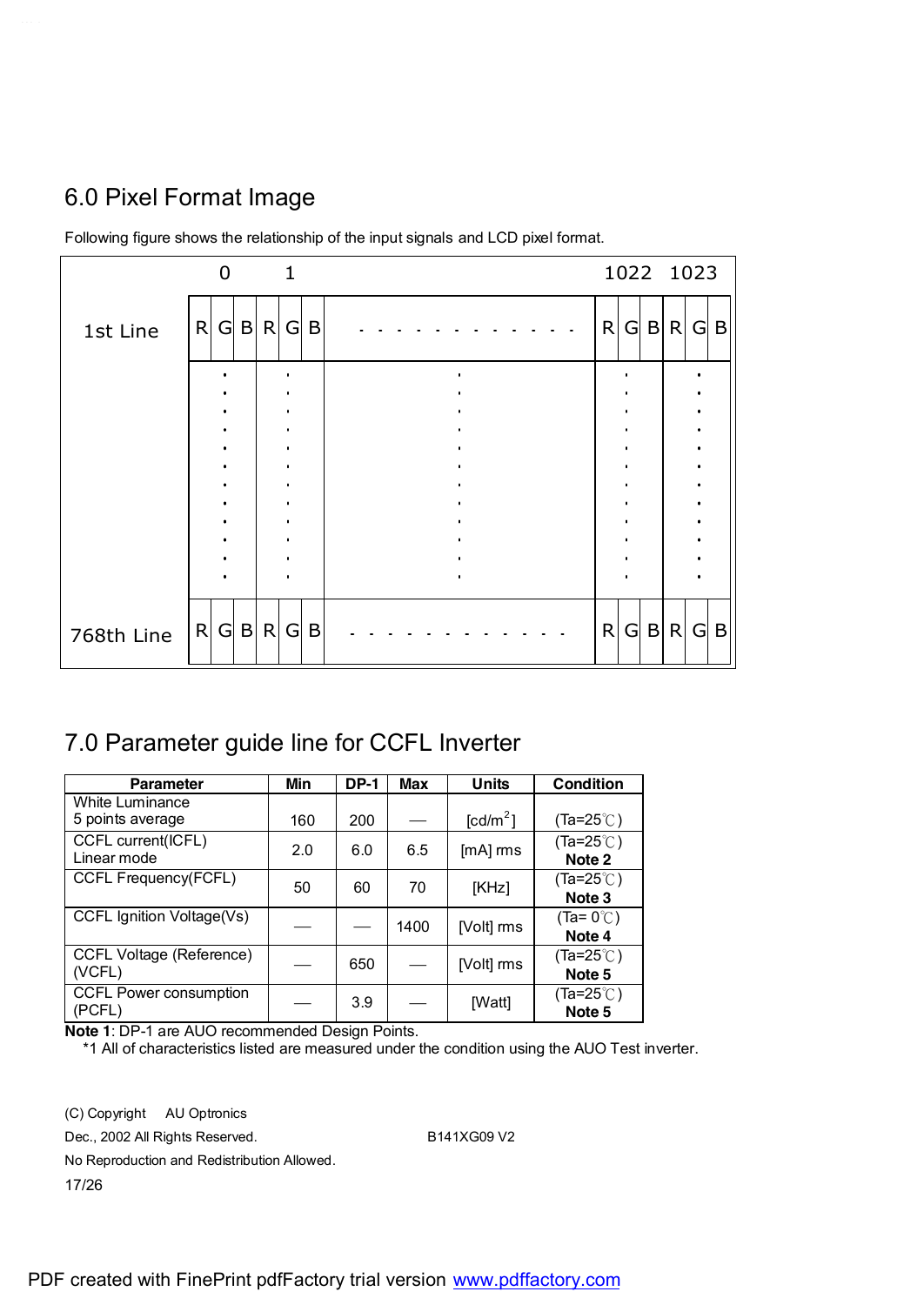\*2 In case of using an inverter other than listed, it is recommended to check the inverter carefully. Sometimes, interfering noise stripes appear on the screen, and substandard luminance or flicker at low power may happen.

\*3 In designing an inverter, it is suggested to check safety circuit ver carefully. Impedance of CCFL, for instance, becomes more than 1 [M ohm] when CCFL is damaged.

\*4 Generally, CCFL has some amount of delay time after applying start-up voltage. It is recommended to keep on applying start-up voltage for 1 [Sec] until discharge.

\*5 The CCFL inverter operating frequency must be carefully chosen so that no interfering noise stripes on the screen were induced.

\*6 Reducing CCFL current increases CCFL discharge voltage and generally increases CCFL discharge frequency. So all the parameters of an inverter should be carefully designed so as not to produce too much leakage current from high-voltage output of the inverter.

**Note 2**: It should be employed the inverter, which has "Duty Dimming", if ICCFL is less than 4mA.

**Note 3**: The CCFL inverter operating frequency should be carefully determined to avoid interference between inverter and TFT LCD.

Note 4: The inverter open voltage should be designed larger than the lamp starting voltage at T=0<sup>o</sup>C, otherwise backlight may be blinking for a moment after turning on or not be able to turn on. The open voltage should be measured after ballast capacitor. If an inverter has shutdown function it should keep its open voltage. for longer than 1 second even if lamp connector is open.

**Note 5**: Calculator value for reference (ICFL×VCFL=PCFL)

(C) Copyright AU Optronics Dec., 2002 All Rights Reserved. B141XG09 V2 No Reproduction and Redistribution Allowed. 18/26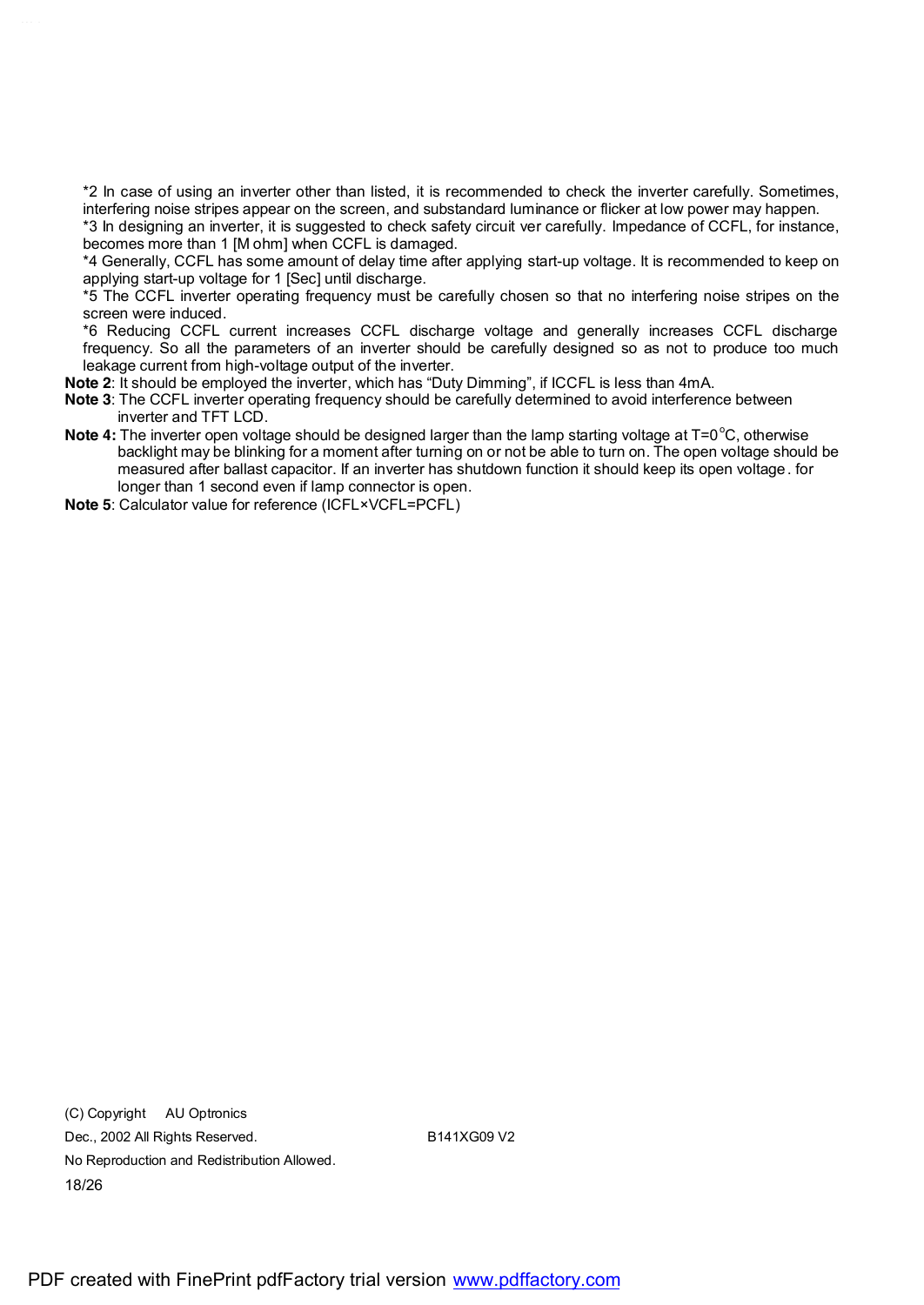# 8.0 Interface Timings

Basically, interface timings should match the VESA 1024x768 /60Hz (VG901101) manufacturing guide line timing.

#### **8.1 Timing Characteristics**

| <b>Symbol</b> | <b>Description</b>     | Min  | <b>Typ</b> | <b>Max</b> | Unit        |
|---------------|------------------------|------|------------|------------|-------------|
| fdck          | <b>DTCLK Frequency</b> | 50.0 | 65.00      | 68.00      | [MHz]       |
| tck           | DTCLK cycle time       |      | 15.38      |            | [nsec]      |
| tx            | X total time           | 1054 | 1344       | 2048       | $[$ tck $]$ |
| tacx          | X active time          |      | 1024       |            | $[$ tck $]$ |
| tbkx          | X blank time           | 30   | 320        | 1024       | [tck]       |
| ty            | Y total time           | 773  | 806        | 1024       | [tx]        |
| tacy          | Y active time          |      | 768        |            | [tx]        |
|               | Frame rate             |      | 60         |            | [Hz]        |

## **8.2 Timing Definition**



(C) Copyright AU Optronics Dec., 2002 All Rights Reserved. B141XG09 V2 No Reproduction and Redistribution Allowed. 19/26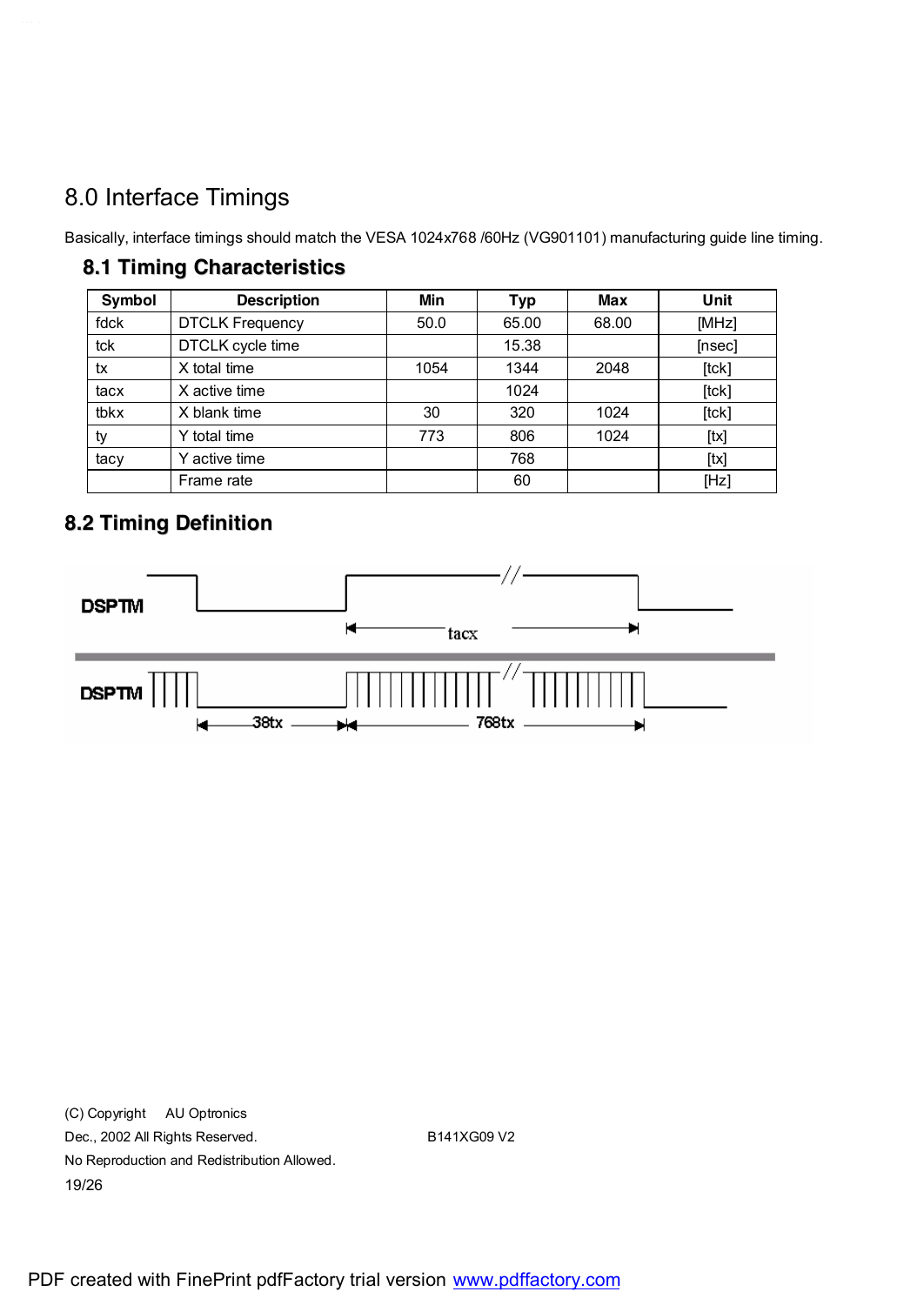# 9.0 Power Consumption

| Symbol                                   | <b>Parameter</b>                   | Min | Typ | <b>Max</b> | <b>Units</b>  | Condition                                                                           |
|------------------------------------------|------------------------------------|-----|-----|------------|---------------|-------------------------------------------------------------------------------------|
| <b>Module</b>                            |                                    |     |     |            |               |                                                                                     |
| <b>VDD</b>                               | Logic/LCD Drive<br>Voltage         | 3.0 | 3.3 | 3.6        | [Volt]        | Load Capacitance 20uF                                                               |
| <b>PDD</b>                               | <b>VDD Power</b>                   |     | 1.2 |            | [Watt]        | All Black Pattern                                                                   |
| PDD Max                                  | VDD Power max                      |     |     | 1.65       | [Watt]        | Max Pattern Note                                                                    |
| IDD.                                     | <b>IDD Current</b>                 |     | 350 |            | mA            | 64 Grayscale Pattern                                                                |
| <b>IDD Max</b>                           | <b>IDD Current max</b>             |     |     | 450        | mA            | Vertical stripe line Pattern<br><b>Note</b>                                         |
| Lamp                                     |                                    |     |     |            |               |                                                                                     |
| <b>ICFL</b>                              | <b>CCFL</b> current                | 2.0 | 6.0 | 6.5        | [mA]<br>rms   | $(Ta=25^{\circ}$                                                                    |
| <b>VCFL</b>                              | <b>CCFL Voltage</b><br>(Reference) |     | 650 |            | [Volt]<br>rms | $(Ta=25^{\circ}$                                                                    |
| <b>PCFL</b>                              | <b>CCFL Power</b><br>consumption   |     | 3.9 |            | [Watt]        | $(Ta=25^{\circ}$                                                                    |
| <b>Total Power</b><br><b>Consumption</b> | Watt(typ.)                         |     |     |            |               | 5.1 Watt (w/o Inverter, All black pattern)@LCM circuit 1.2 Watt(typ.),B/L input 3.9 |

Input power specifications are as follows;

**Note : VDD=3.3V**

(C) Copyright AU Optronics Dec., 2002 All Rights Reserved. B141XG09 V2 No Reproduction and Redistribution Allowed. 20/26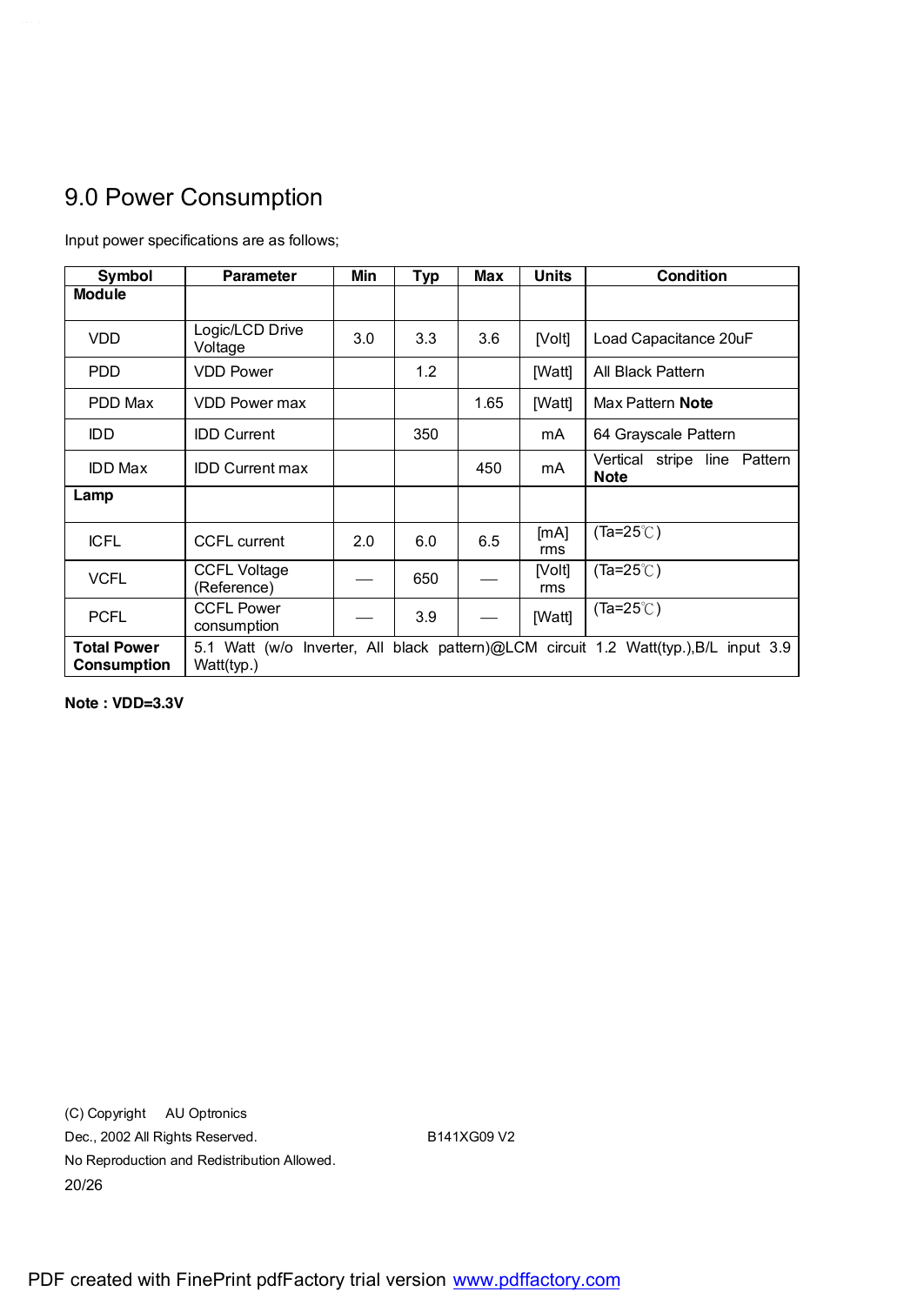## **10.0 Power ON/OFF Sequence**

VDD power and lamp on/off sequence is as follows. Interface signals are also shown in the chart. Signals from any system shall be Hi-Z state or low level when VDD is off.

Sequence of Power-on/off and signal-on/off



Apply the lamp voltage within the LCD operating range. When the backlight turns on before the LCD operation or the LCD turns off before the backlight turns off, the display may momentarily become abnormal.

(C) Copyright AU Optronics Dec., 2002 All Rights Reserved. B141XG09 V2 No Reproduction and Redistribution Allowed. 21/26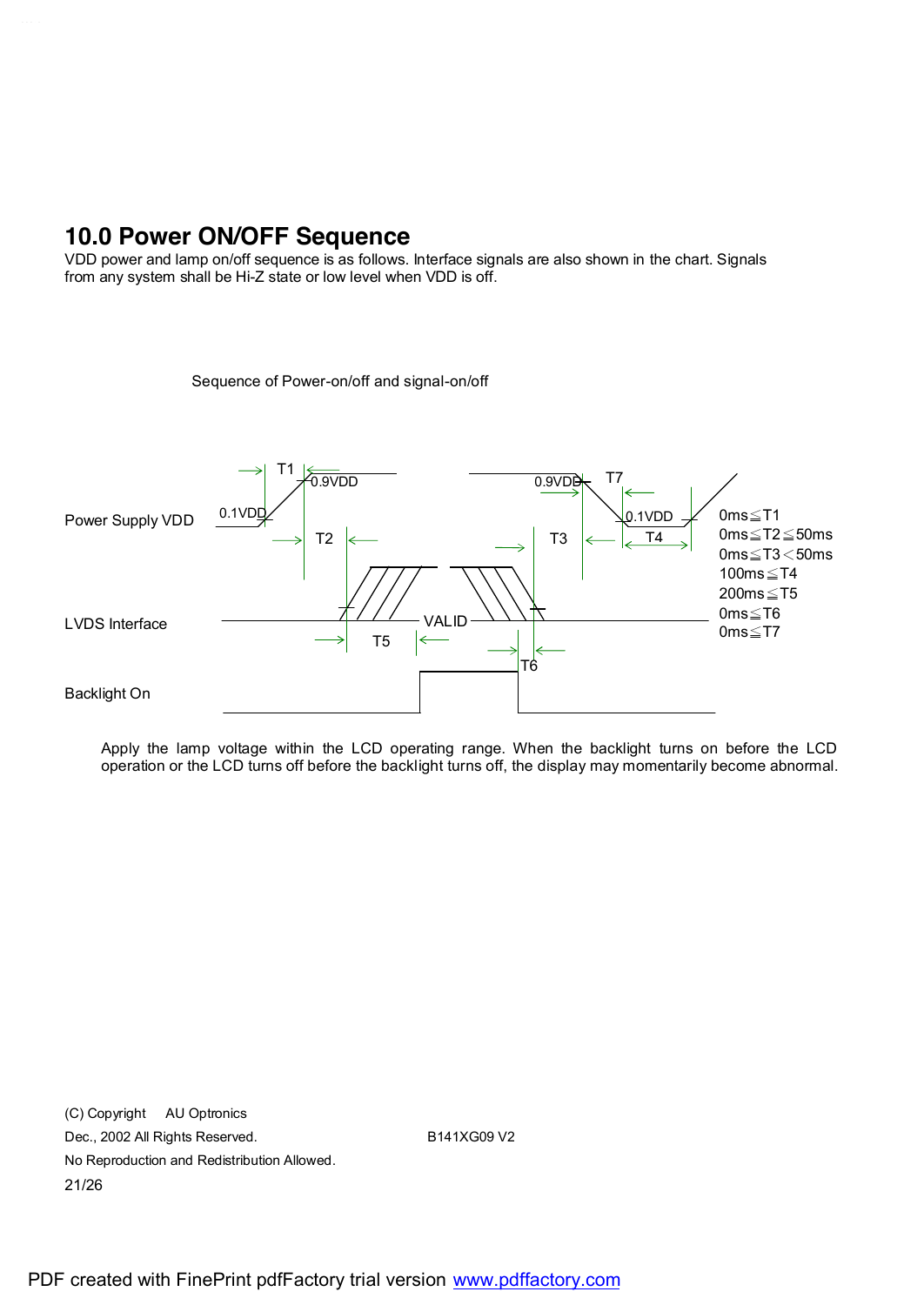# 11.0 Reliability /Safety Requirement

| Items                             | <b>Required Condition</b>                             |  |  |  |  |  |
|-----------------------------------|-------------------------------------------------------|--|--|--|--|--|
| <b>Temperature Humidity Bias</b>  | 40℃/90%,300Hr                                         |  |  |  |  |  |
| <b>High Temperature Operation</b> | 50℃/Dry,300Hr                                         |  |  |  |  |  |
| Low Temperature Operation         | $0^\circ\text{C}$ ,500Hr                              |  |  |  |  |  |
| <b>Continuous Life</b>            | 25°C, 2000 hours                                      |  |  |  |  |  |
| On/Off Test                       | ON/30 sec. OFF/30sec., 30,000 cycles                  |  |  |  |  |  |
| <b>Hot Storage</b>                | 60℃/40% RH ,240 hours                                 |  |  |  |  |  |
| Cold Storage                      | -20℃/50% RH ,240 hours                                |  |  |  |  |  |
| <b>Thermal Shock Test</b>         | -20°C/30 min ,60°C/30 min 100cycles                   |  |  |  |  |  |
| <b>IHot Start Test</b>            | 50°C/1 Hr min. power on/off per 5 minutes, 5          |  |  |  |  |  |
|                                   | times                                                 |  |  |  |  |  |
| <b>Cold Start Test</b>            | $0^{\circ}$ C/1 Hr min. power on/off per 5 minutes, 5 |  |  |  |  |  |
|                                   | times                                                 |  |  |  |  |  |
| Shock Test (Non-Operating)        | 240G, 2ms, Half-sine wave                             |  |  |  |  |  |
|                                   | Sinusoidal vibration, 1.5G zero-to-peak, 10 to 500    |  |  |  |  |  |
| Vibration Test (Non-Operating)    | Hz, 0.5 octave/minute; 0.5hr in each of three         |  |  |  |  |  |
|                                   | mutually perpendicular axes.                          |  |  |  |  |  |
|                                   | Contact : operation $±8$ KV / non-operation           |  |  |  |  |  |
| IESD                              | $±10$ KV                                              |  |  |  |  |  |
|                                   | Air: operation ±15KV / non-operation ±20KV            |  |  |  |  |  |
| Altitude Test                     | 10000 ft / operation / 8Hr                            |  |  |  |  |  |
|                                   | 30000ft / non-operation / 24r                         |  |  |  |  |  |
| Maximum Side Mount Torque         | $2.5$ kgf.cm.                                         |  |  |  |  |  |

### **11.1 Reliability Test Conditions**

## **11.2 Safety**

UL 60950

(C) Copyright AU Optronics Dec., 2002 All Rights Reserved. B141XG09 V2 No Reproduction and Redistribution Allowed. 22/26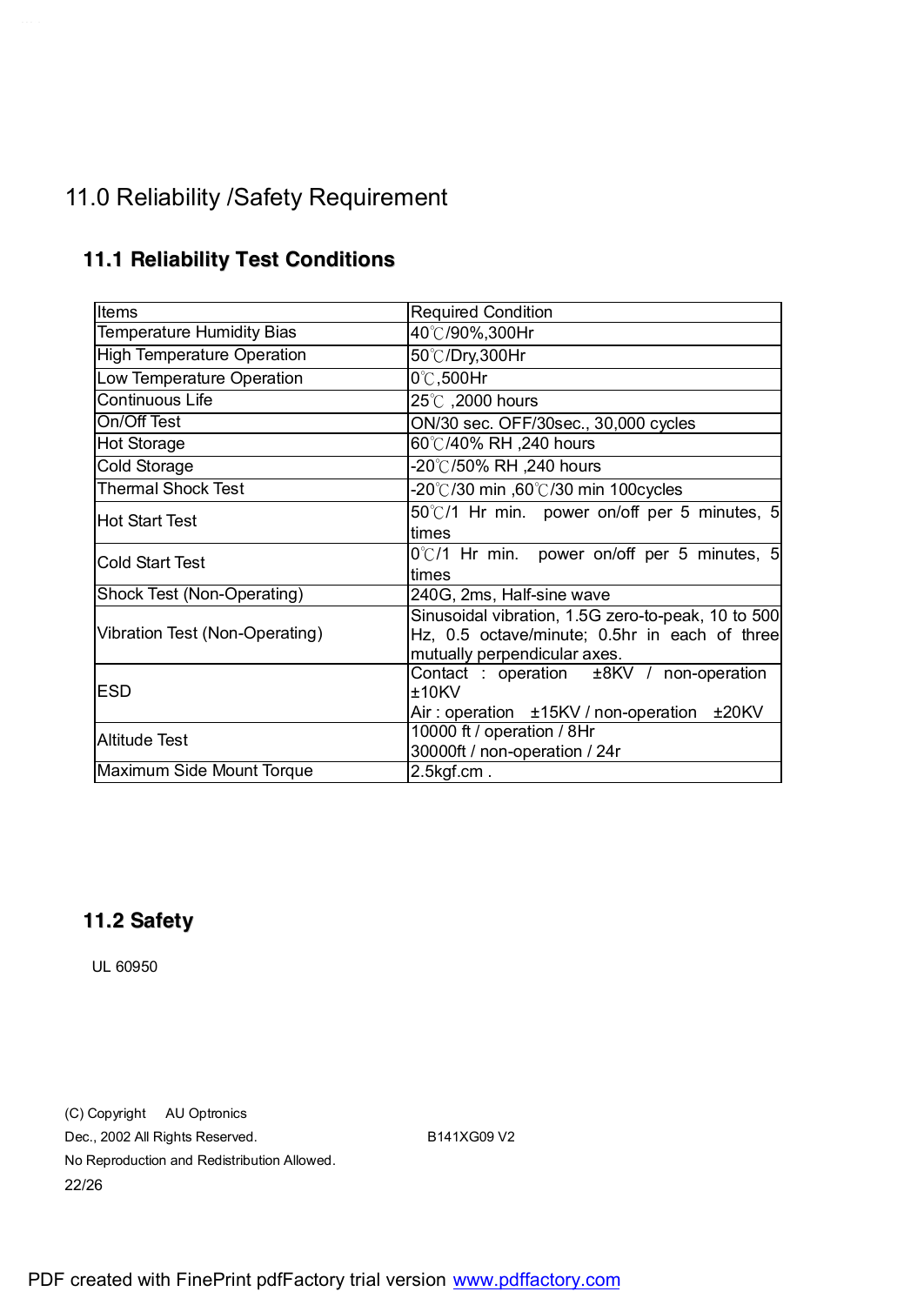# 12.0 Packing dimension



(C) Copyright AU Optronics Dec., 2002 All Rights Reserved. B141XG09 V2 No Reproduction and Redistribution Allowed. 23/26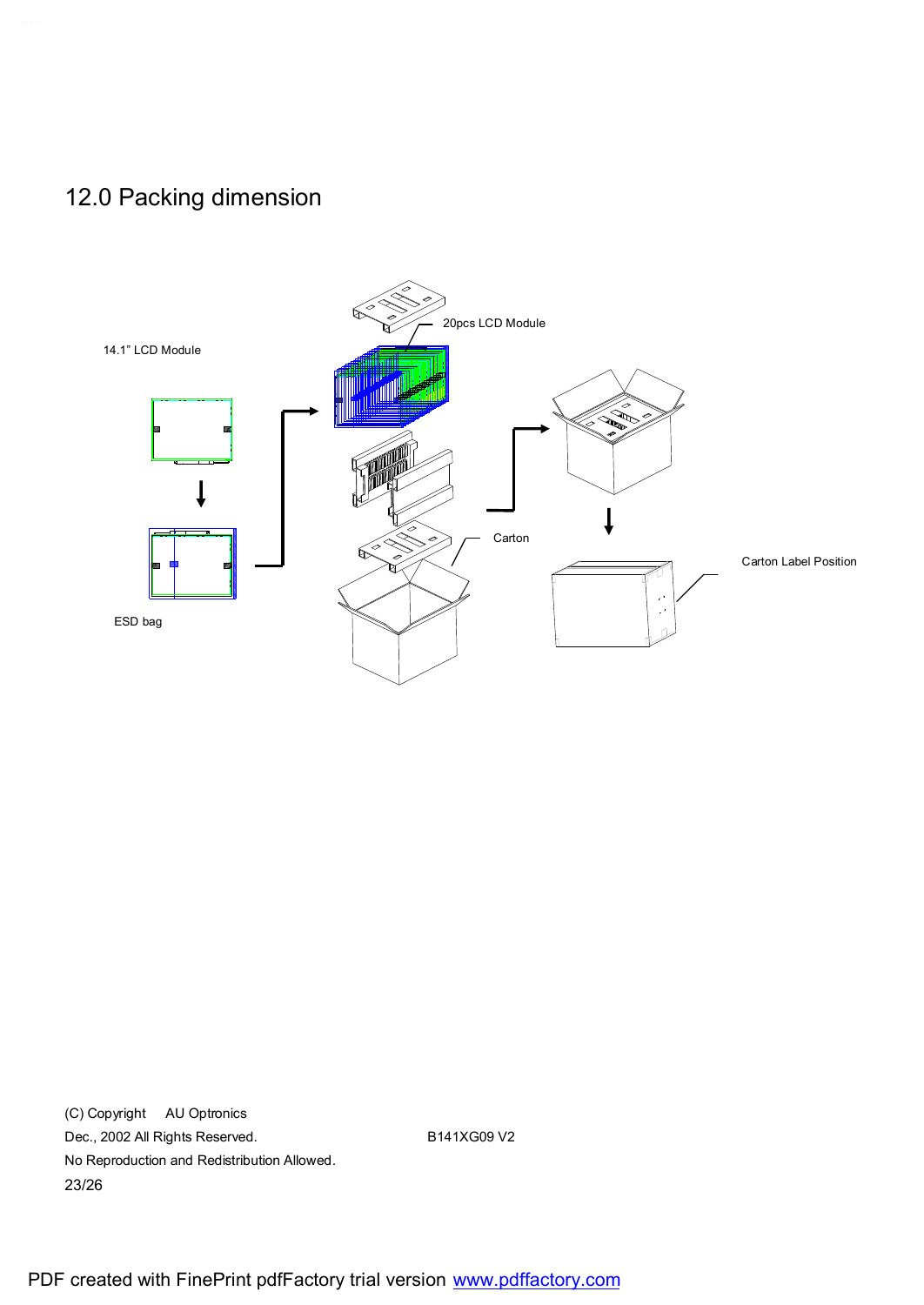## 13.0 Mechanical Characteristics

#### **13.1 LCM Outline dimension (Front View)**



(C) Copyright AU Optronics Dec., 2002 All Rights Reserved. B141XG09 V2 No Reproduction and Redistribution Allowed. 24/26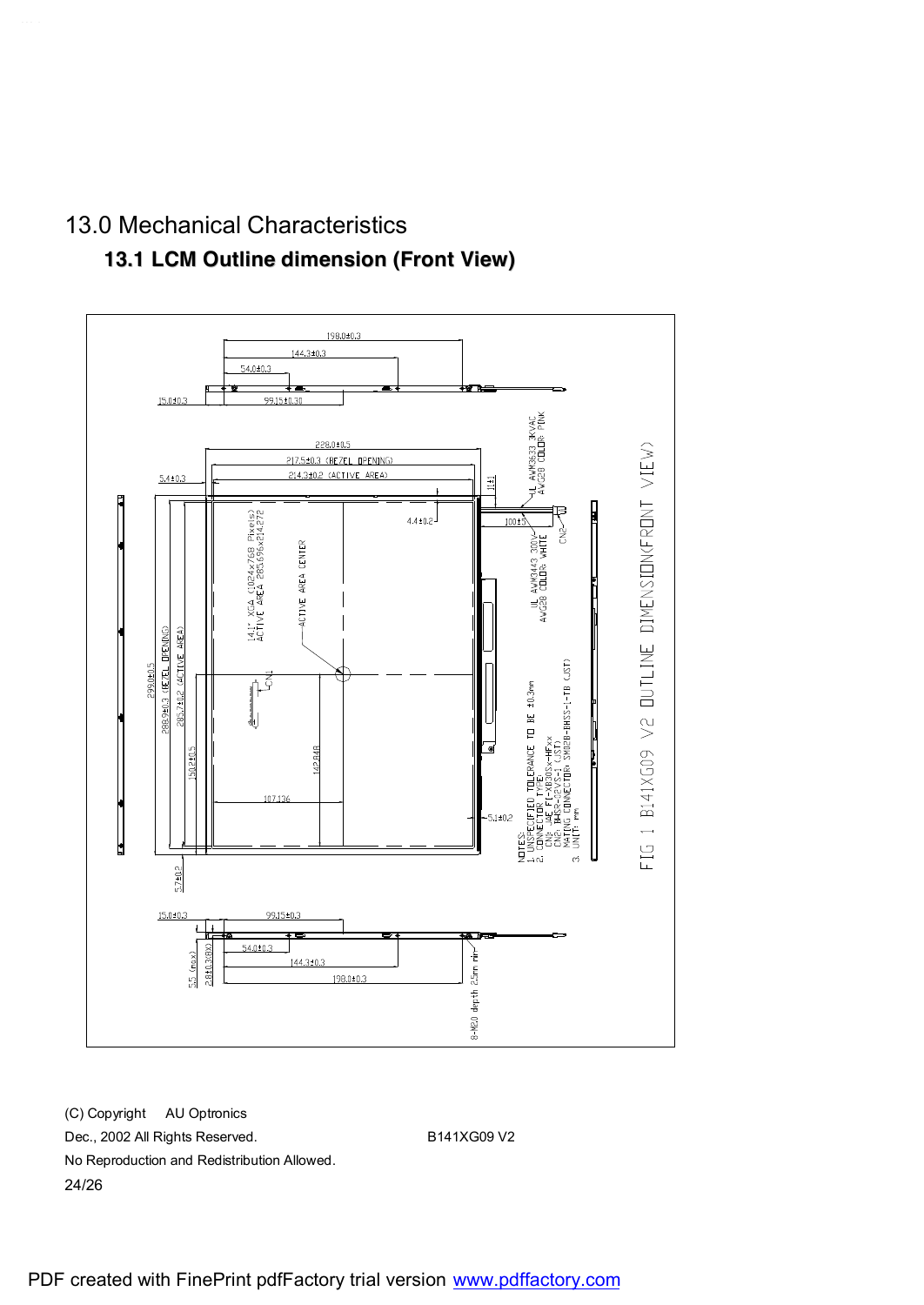

## **13.2 LCM Outline Dimension (Rear View)**

(C) Copyright AU Optronics Dec., 2002 All Rights Reserved. B141XG09 V2 No Reproduction and Redistribution Allowed. 25/26